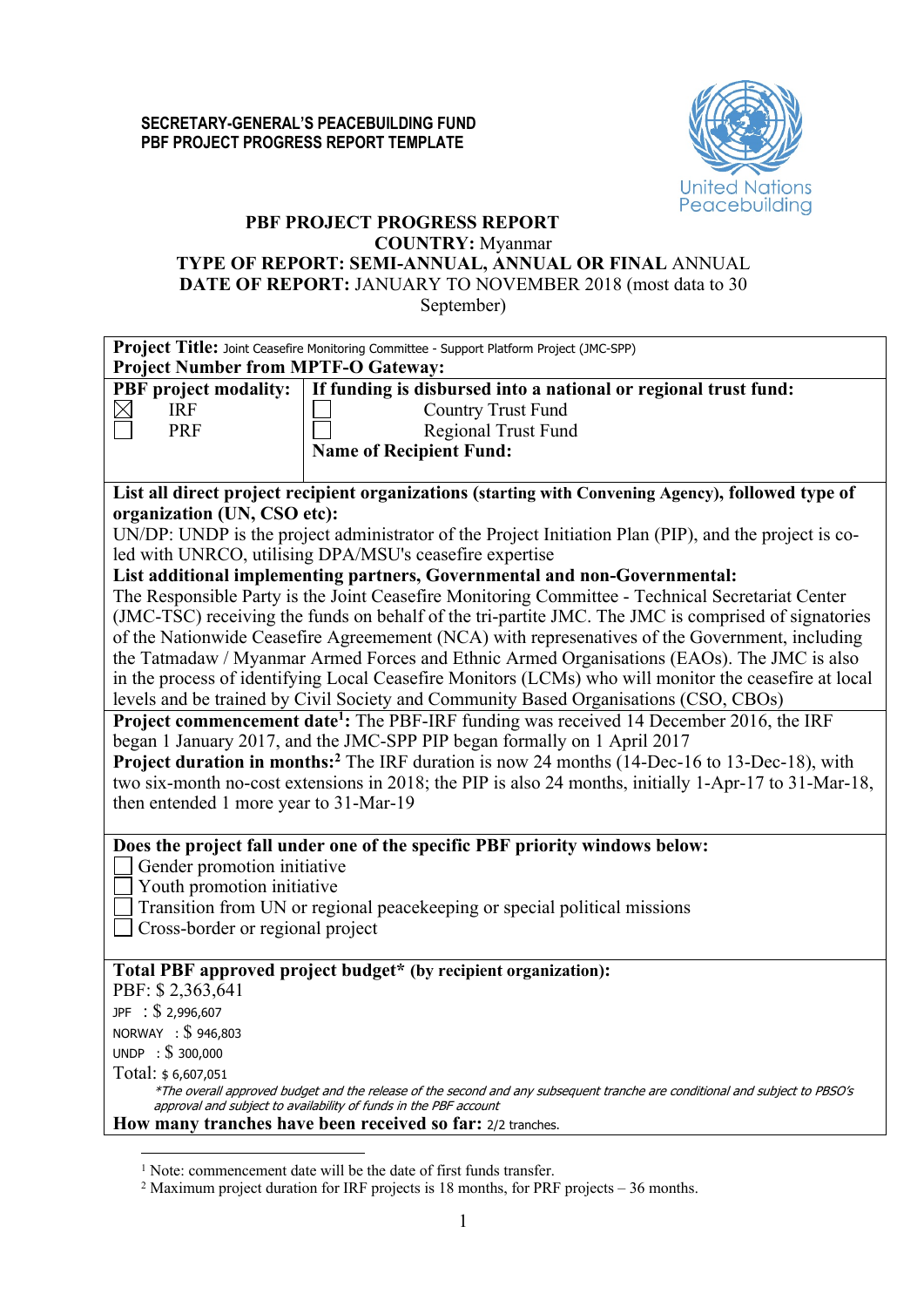#### **Report preparation:**

Project report prepared by: Sophie Butcher, Lessons Learned and Reporting Specialist, UN/DP, PMU; and Adrian Morrice, Chief Technical Adviser / Project Manager; Cleared by Aung Naing Oo, Executive Director, JMC-TSC; Aung Mrat Lurn, Donor Relations and Capacity Building Manager, JMC-TSC; Joerg Stahlhut, Chief of Governance and Sustainable Peace Unit, UNDP; Peter Barwick, Peace and Development Advisor, UNRCO

Project report approved by: Peter Batchelor, Country Director, UNDP

Did PBF Secretariat clear the report:

Any comments from PBF Secretariat on the report:

Has the project undertaken any evaluation exercises? Please specify and attach: The UN has supported several assessment exercises for the JMC, including two Technical Needs Assessments (TNA) of the JMC's core ceasefire mandate areas, TNA1 in 2017, and has almost completed the 2018 TNA2 report at the time of writing. Two micro-capacity (HACT) assessments were also conducted, reviewing JMC institutional capacity - HACT1 in 2017, and HACT2 in 2018. A Project Management Lessons Review (PMR) was completed in July 2018, to be used to guide the transition from the Phase 1 JMC-SPP to Phase 2 JMC's Multi-Support Platform (JMC-MSP). A Functional Needs Assessment (FNA) was completed in July 2018, to review the JMC's needs and options to transition to Phase 2 JMC-MSP. It identified new posts, new policies and other capacities and processes the TSC might need to perform all programme finance, donor fund management and programme governance, much of which is currently carried out by or jointly with UN/DP. An independent audit of the JMC, managed by and using UNDP critera, on 1 April 2017 - 31 December 2017 was completed in July 2018. The final PBF independent project evaluation process has been initiated, to review the full PIP project outputs.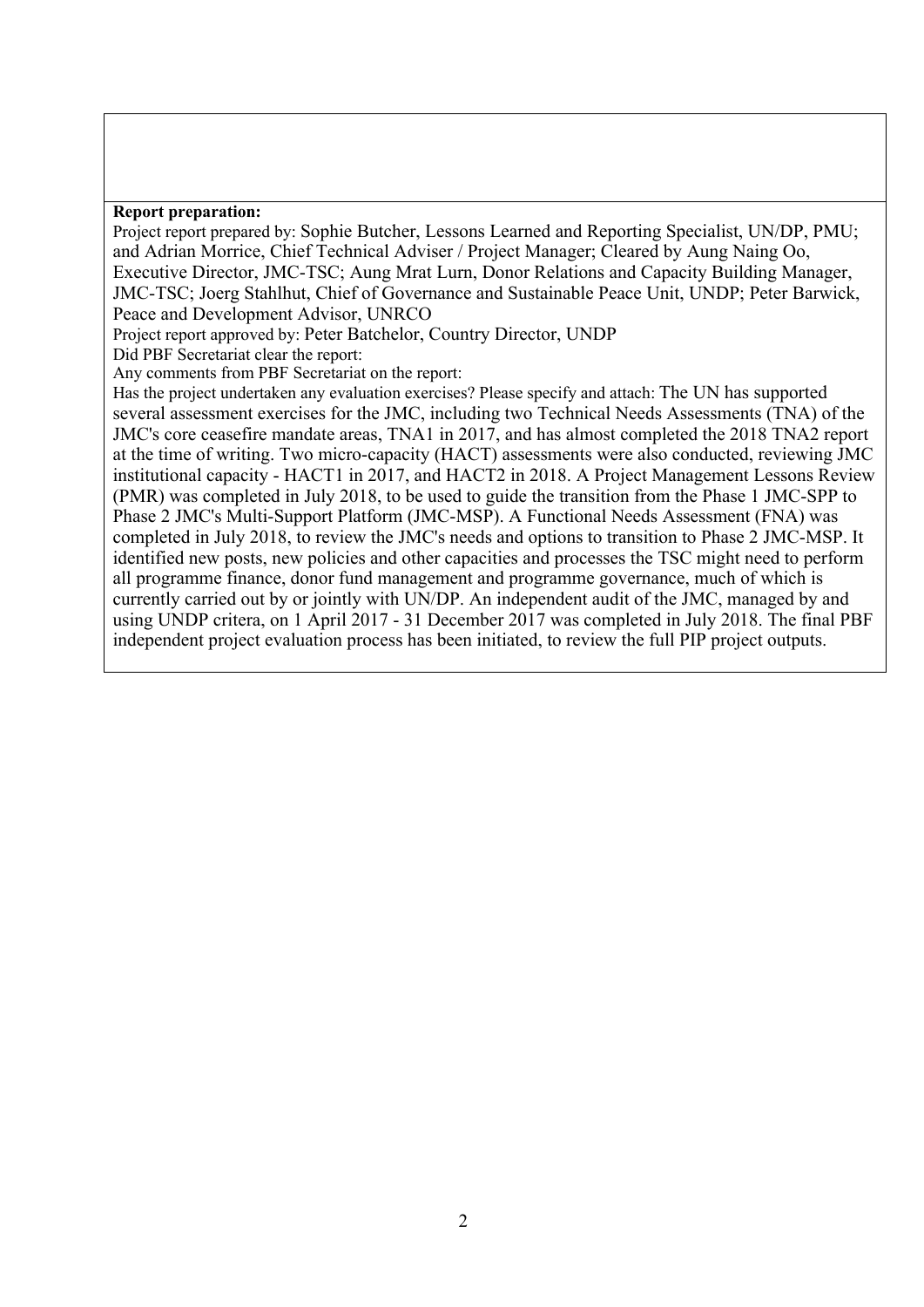## *NOTES FOR COMPLETING THE REPORT:*

- *Avoid acronyms and UN jargon, use general / common language.*
- *Be as concrete as possible. Avoid theoretical, vague or conceptual discourse.*
- *Ensure the analysis and project progress assessment is gender and age sensitive.*

## **PART 1: RESULTS PROGRESS**

# **1.1 Overall project progress to date**

Briefly explain the **status of the project** in terms of its implementation cycle, including whether all preliminary/preparatory activities have been completed (1500 character limit): The project – a UNDP administered Project Initiation Plan (PIP) mechanism – began on 1 April 2017. Designed to be a 1-year initial project before a 2-year subsequent phase, in its 13th meeting in November 2017 the JMC decided to begin steps to transition to a JMCmanaged funding mechanism instead. Subsequent details on its plans were then outlined in its 14th and 15th meetings in January and March. At the same time, implementation on both the JMC and UN/DP sides has been slower than planned in the results, activities, budget and indicators, the reasons for which have been outlined in previous PBF reports, and in project board quarterly progress reports. Following the JMC-U decisions, on 3 April 2018 the project board then endorsed several new elements of the project timeline and implementation cycle: 1) in response to a 7 February 2018 request to the UN from the three JMC-U joint Chairs, the PIP project overall was extended 12 months with an annual work plan to March 2018, approved by UNDP HQ; 2) two donors – the Joint Peace Fund (JPF) and Norway – decided on 19 February to proceed with a 6-month no-cost extension, concluding on 30 September, and; 3) JMC requested a 6-month funding extension to 30 September. On 28 September, the JMC was further extended as Responsible Party to 13 December 2018. Phase 2 should then commence when the JMC-managed Multi-Support Platform (JMC-MSP) begins.

Given the recent/current political/peacebuilding/ transition situation/ needs in the country, has the project been/ does it continue to be **relevant** and well placed to address potential conflict factors/ sources of tensions/ risks to country's sustaining peace progress? Please illustrate. If project is still ongoing, are any adjustments required? (1500 character limit) The JMC and project continue to be relevant and well placed to address state / region and local level mitigation, prevention and resolution of armed conflict. The JMC is largely institutionally established at the JMC-U and S levels, carrying out its core functions. After a long history of conflict in Myanmar, the JMC represents the first 'joint and subnational' institution and lessons continue to be learnt and shared with other peace and government bodies. Aside from regular joint meetings, the JMC plays an active role in monitoring, reporting on and negotiating a resolution to conflict between signatories. Significant in Myanmar is its move towards more decentralisation on some issues to aid implementation in a manner customised to each state and local level situation.

In a context of a lack of significant and inclusive progress in the peace process, the JMC represents an example of a functioning institution working meaningfully towards peace. Since January the JMC-U met 5 times, according to schedule, and the 5 JMC-S committees met monthly, to jointly problem solve and create trust. Notably, only 2/10 planned JMC-L committees are established, only one of them is meeting, and no armed group disengagement has been jointly agreed. Both issues are negotiated confidentially and are impacted by the broader political environment. Local civilian ceasefire monitors are closer to being formed in one JMC-L, and each JMC-S committee conducted regular community public consultations.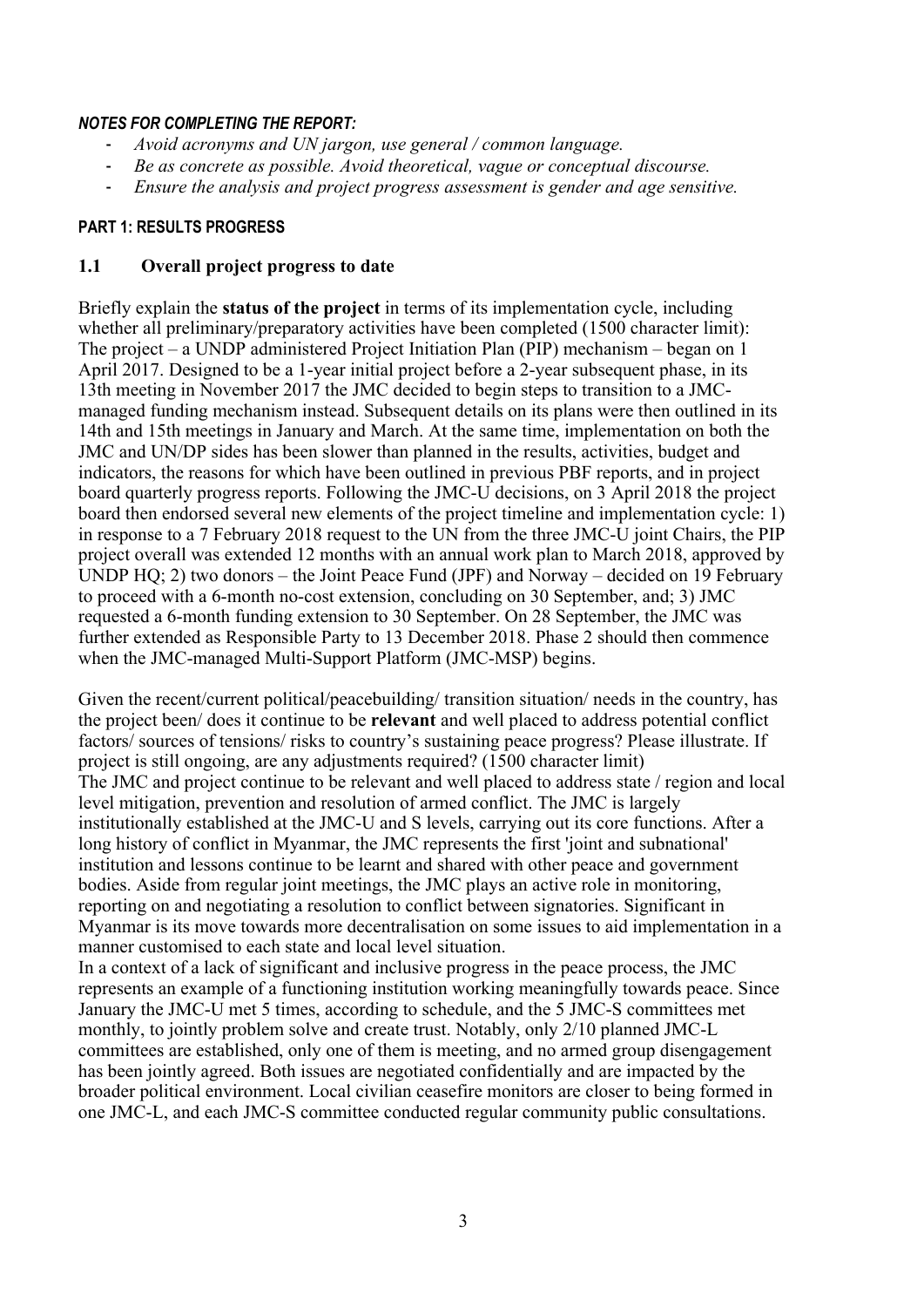In a few sentences, summarize **what is unique/ innovative/ interesting** about what this project is trying/ has tried to achieve or its approach (rather than listing activity progress) (1500 character limit).

The JMC is a ceasefire monitoring arrangement that is exception in that it does not rely on an external 3rd party to act as the principal monitoring party, but rather utilizes a hi-bred formulation of the parties themselves, together with civilians and civil society actors, carrying out many of the main functions. Typically, ceasefire support is led by 3<sup>rd</sup> parties (such as in UN mission settings), yet this project uses a development mechanism, with challenges and opportunites in this approach.

The JMC represents the first time in Myanmar's history that ceasefires are expected to be fully and jointly implemented and monitored to international standards. Overall, armed clashes have reduced in NCA signatory areas, but necessary conditions to implement troop redeployment and disengagement - such as interim arrangements - are lacking. Committee members state that some trust and confidence is beginning to be built, though evidence of this awaits a community level perception survey and the outcome of pilot research in Kayin State.

Inside the joint structures, three key elements are emerging: 1) growing responsibility, cohesion and effectiveness of the civilian members, whom although nominated by either side, aim to work neutrally and in the interest of the NCA, 2) development of the local civilian monitoring concept, and; 3) the institutional development that is being felt in both the U/S/L JMC and technical secretariat centre, which practically backstops the whole operation.

Considering the project's implementation cycle, please **rate this project's overall progress towards results to date**: on track

In a few sentences summarize **major project peacebuilding progress/results** (with evidence), which PBSO can use in public communications to highlight the project (1500 character limit): Although broader political challenges remain unresolved, and armed conflict between some signatories continues, the elements of Myanmar's only and first joint subnational peace architecture are forming, and armed conflict in signatory areas has reduced since the signing of the NCA.

JMC-State committees are now conducting regular public consultations at the village level, commanders and former combatants wearing the same blue JMC vest, briefing on their joint responsibilities to implement provisions of the military code of conduct, including its protection of civilian provisions. The JMC has demonstrated by its actions that joint decision making among former combatants is possible, contributing to a path to end some of the world's longest lasting civil wars. It has shown the importance of joint peace institutions to implementing peace agreements.

The JMC is significant in the Myanmar context as it represents a new institutional and governance structure; joint in nature, provides a central role for citizens, prioritises community engagement and is working towards decentralisation and operation in government, nongovernment and areas of mixed control. Such aspirations are also shared for a Union/ State/ Local governance structure in the future and in other peace architecture.

It should be noted, however, that EAOs have raised questions and concerns about the power balance between actors in JMC structures and inbalances effecting decision making and functioning.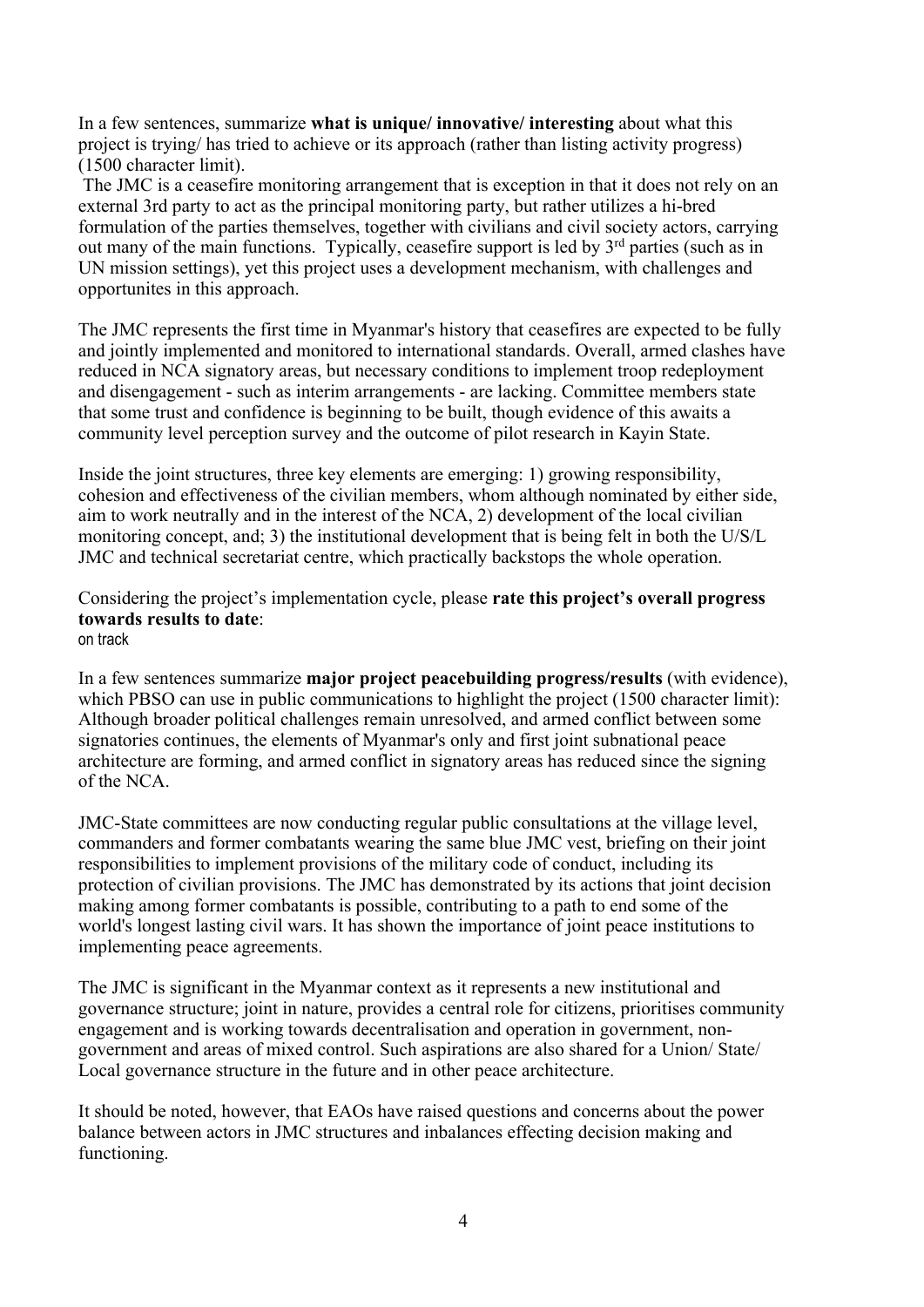In a few sentences, explain how the project has made **real human impact**, that is, how did it affect the lives of any people in the country – where possible, use direct quotes that PBSO can use in public communications to highlight the project (1500 character limit):

The JMC, particularly at the JMC-S and JMC-L, has provided ongoing opportunities for trust building and decision making across and between stakeholders and communities, noticable differences in people's day to day lives as a result of peace and stability and opportunities for community involvement; for example as Local Civilian Monitors and in sport events as confidence building measures. A real human impact is best described by Naw Mei Lar Htoo below.

An exert from an interview with Naw Mei Lar Htoo, a civilian representative of the JMC-L (Hpapun), on the ceasefire monitoring situation and the successes, challenges and difficulties of the JMC, published in the JMC's June 2018 newsletter. It should be noted this was prior to recent clashes in the area.

"Daw Khine Thiri Lin - Please tell what has changed since the NCA was signed, as compared to before it.

Naw Mei Lar Htoo - I don't even know how to begin. In the past, we were afraid to travel and communication was bad. We had no phone connection. Now you can make a return trip to Hpa-An on the same day, while in the past it was an overnight journey to even get to Kama Moung. There is no more forced labor or porters. People are now free to engage in their livelihoods and so-called taxes are no longer collected. However, a few cases still remain on the Kawthulei side. People can even travel at night time now. Even women can go alone without fear. These are the benefits of the NCA."

If the project progress assessment is **on-track**, please explain what the key **challenges** (if any) have been and which measures were taken to address them (1500 character limit). Challenges and measure taken to address them:

i) The continued roll out of the JMC-L and LCMs while slow, is getting attention from the JMC joint leaders, including curriculum development and SOPs;

ii) Project management has been challenging across and between national and international stakeholders, consequently the Project Management Review was undertaken and efforts have been made to implement the recommendations;

iii) Practical progress has not been made on disengagement, however joint trainings and discussions continues on how to overcome this challenge. Consequently, armed group disengagement trainings and dialogue plans continue;

iv) The transition to phase 2, the JMC Multi Stakeholder Platform, has resulted in specific work tasks and ammendments to the project. There is now a proposal and detailed plans being finalised for donor consideration, for funding agreements and fund transfer. Institutional support to the JMC has not been sufficient to best prepare it in the limited time available. v) A lack of progress in the broader peace process has provided numerous challenges for the JMC and is something the JMC can not substantively change. However, efforts have been to support the peace process whenever possible, to ensure the work of the JMC continues and to respond to conflict issues as soon as possible to defuse and de-escalate tense situations.

If the assessment is **off-track**, please list main reasons/ **challenges** and explain what impact this has had/will have on project duration or strategy and what **measures** have been taken/ will be taken to address the challenges/ rectify project progress (1500 character limit):  $N/A$ 

Please attach as a separate document(s) any materials highlighting or providing more evidence for project progress (for example: publications, photos, videos, monitoring reports, evaluation reports etc.). List below what has been attached to the report, including purpose and audience.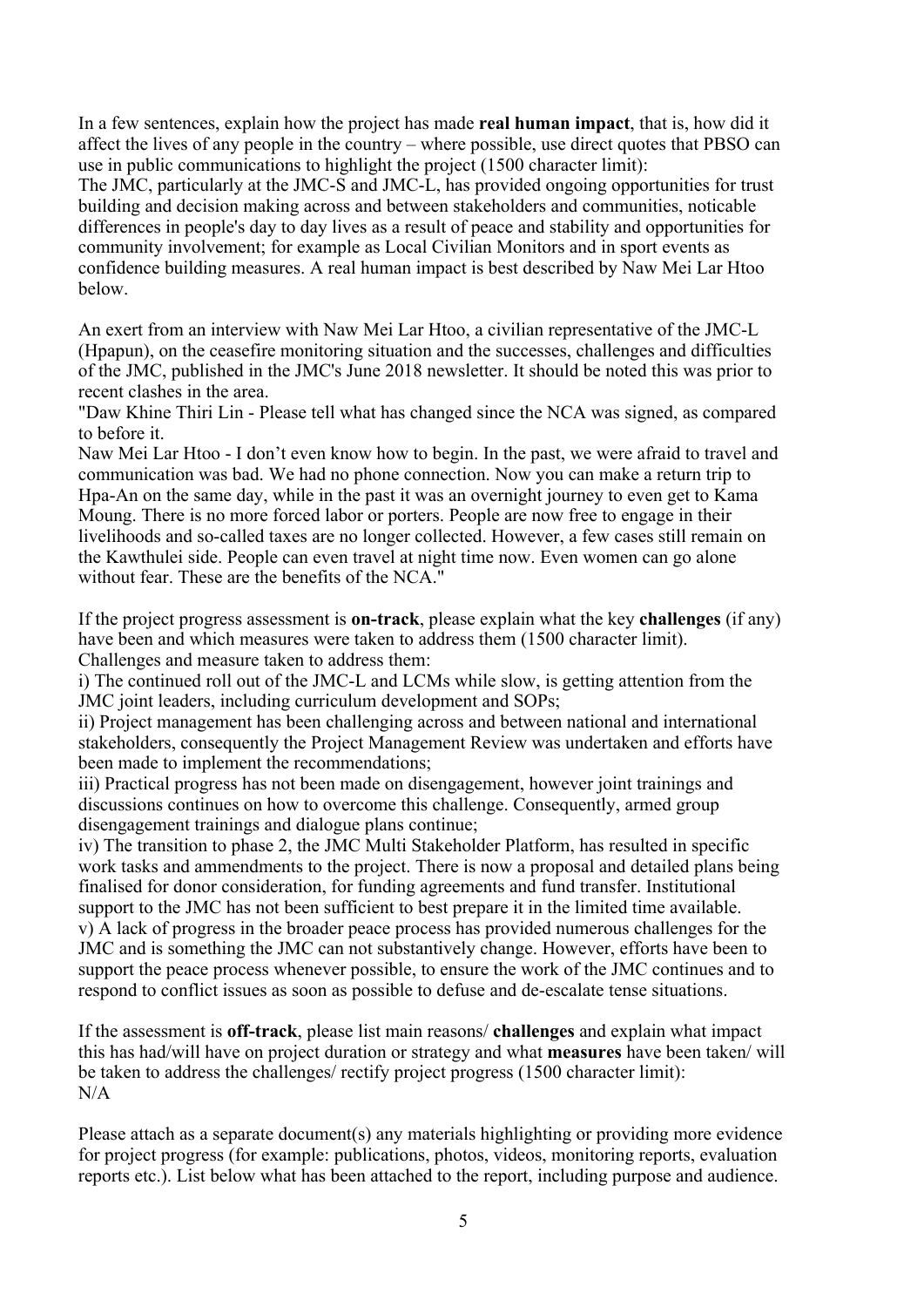The annual progress report, project board terms of reference, QPR4 and QPR5 have been shared. QPR 6 (July - September) and an 18 month proggress report are being completed now and will be shared shortly.

# **1.2 Result progress by project outcome**

*The space in the template allows for up to four project outcomes. If your project has more approved outcomes, contact PBSO for template modification.*

**Outcome 1:** JMC is set up and carries out its core functions

## **Rate the current status of the outcome progress: on track**

**Progress summary:** *Describe main progress under this Outcome made during the reporting period (for June reports: January-June; for November reports: January-November; for final reports: full project duration), including major output progress (not all individual activities). If the project is starting to make/ has made a difference at the outcome level, provide specific evidence for the progress (quantitative and qualitative) and explain how it impacts the broader political and peacebuilding context. Where possible, provide specific examples of change the project has supported/ contributed to as well as, where available and relevant, quotes from partners or beneficiaries about the project and their experience. (3000 character limit)?* 

Outcome 1 contains the central purpose for this project and PBF expenditure: all of the funding required for the effective functioning of the JMC and its 4 core functions, namely the key instrument to implement provisions of the NCA, monitor adherence (of the parties) to the Military Code of Conduct, investigate alleged violations and undertake problem-solving functions. As mentioned above, at JMC-U and S levels, the outcome has largely been achieved. The JMC-U is fully established and 2018 has been it's third year of operations.

While only quantitative measures (see attached LogFrame), the regular meetings and ability of the union and state level committees to continue collaboratively coming to decisions reflects the progressive local-level creation of trust and cooperation among the tripartite membership. The 19<sup>th</sup> JMC-U meeting in November 2018 has been postponed due to concerns over the structure and functioning of the JMC and a lack of progress in the peace process. There are also perceptions of limited progress on the political front, some continuing armed conflict and allegations of violations, and numerous complaint letters received, being verified and resolution sought. The JMC's Complaint Management System, operational since July 2017, allows the JMC to better understand the pattern of complaints. 165 of the 273 (60%) official complaints received between January and September 2018 were resolved and closed. Important unresolved issues frequently relate to the absence of agreement over troop deployment and related ceasefire areas. At the JMC-L level, while 2 committees were established during the first year of the project, 10 was an original target, but political issues tied to the peace process are seen to have slowed progress.

Overall, TSC- U and TSC-S offices are now operating at interim operational capability and the operational tempo of the TSC at all levels gained during the eleven months with the increasing number and regularity of meetings, workshops and public outreach events. Progress of TSC local level office functioning has been slower; offices were arranged and equipped quickly, but staff recruitment has been challenging and the offices have required backstopping from TSC state level staff. Key administrative systems and policies were put in place in January to November, with support from the UN/DP-PMU and significant recruitment efforts undertaken. The procurement and installation of most TSC equipment and capital assets at the U and S levels have largely been accomplished or are in process. The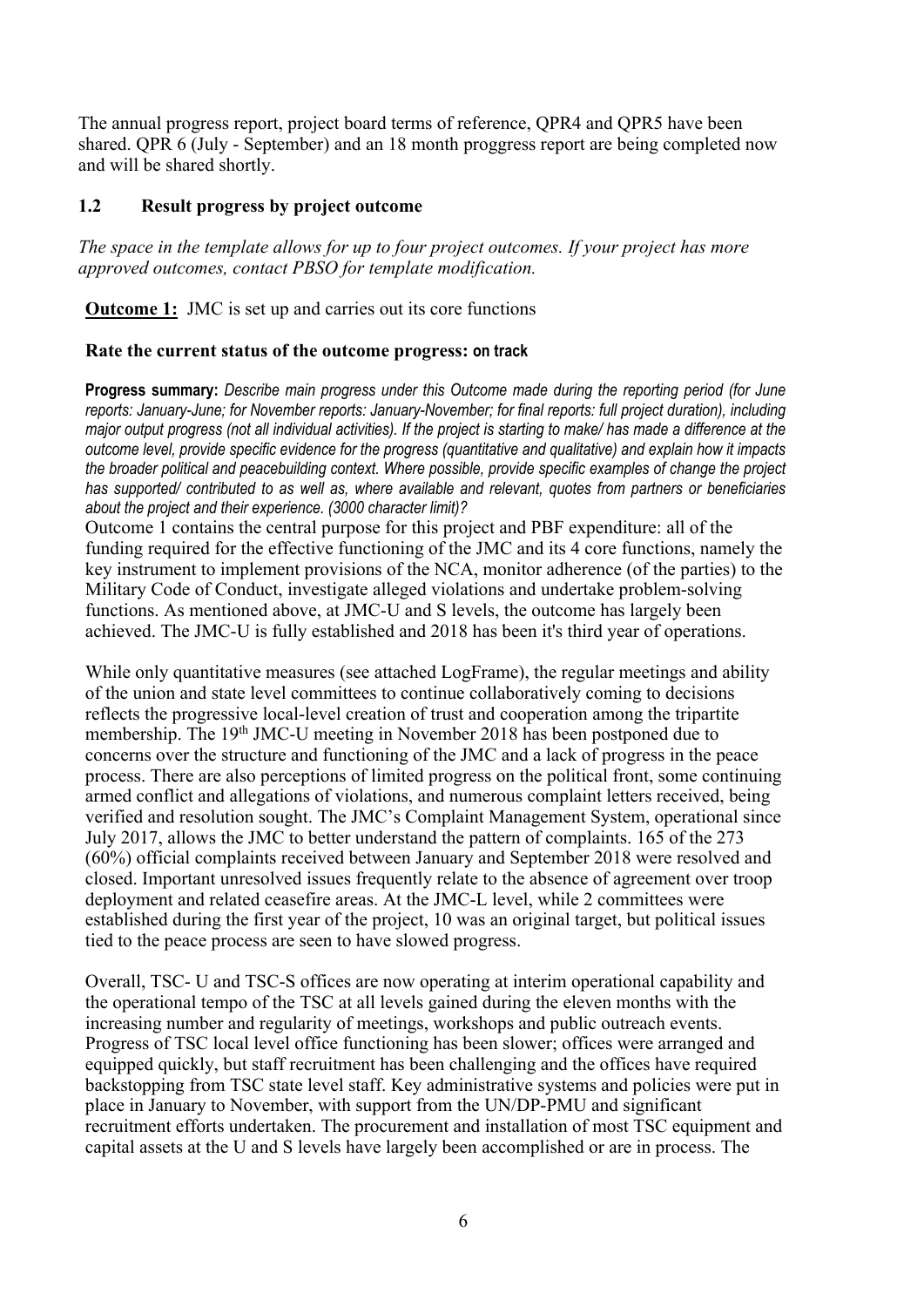TSC-U continues to put in measures to support TSC-S offices to become more operationally independent.

The JMC continued training and development activities in 2018 to develop knowledge and skills of committee members and TSC staff, guided by the September 2017 UN TNA (see below). Other partners such as the Siem Reap based Centre for Peace and Conflict Studies continue to provide technical expertise and support exposure visits.

**Outcome 2:** JMC's capacities are strengthened and informed by international humanitarian law and international human rights law

# **Rate the current status of the outcome progress: on track**

## **Progress summary:** *(see guiding questions under Outcome 1)*

Between January to September 2018, ceasefire technical assistance and capacity development activities of the UN/DP Project Management Unit (PMU) focused on five key areas, including cross-cutting of IHL and IHRL:

i) Capacity assessment: the PMU coordinated the second UN TNA to support the JMC in identifying its technical and capacity needs, including to be in line with international laws and standards. A year since the last assessment, the first of two field missions deployed in June, with the two same DPA/MSU ceasefire experts and a third Maj. Gen. (Retd.) expert joining. ToRs were concluded in May, with a similar methodology as TNA1, to ensure as comprehensive as possible an assessment of the tripartite JMC-U/S/L committees and TSC. During TNA2 the JMC continued to credit the TNA1 assessment as having substantially contributed to the JMC's capacity building and technical assistance provision plans. The second mission took place in September. Their preliminary report was presented to the 17th JMC-U meeting 3 July and their final report is expected in November;

ii) Comparative international mine action experience: coordinating with UNICEF and PMU on the invitation, during February 2018 the JMC sent a 3-person delegation for the first time to the UN mine action conference in Geneva, Switzerland, to learn of demining experiences from other countries and international laws on mines;

iii) Communications and media capacity development: the PMU supported the coordination, training development and conduct of the first media training for JMC-U/S/L Secretaries who are mandated to speak to the media, with UN/DP, Joint Peace Fund (JPF) and other media experts;

iv) Facilitation, dialogue, mediation and negotiation skills: the PMU supported the Netherlands Clingendael Academy, under its global partnership with UNDP, to hold the 2nd and 3rd Insider Mediation trainings with JMC members and staff in April and June, and two TSC staff attended their global Train the Trainer course in September; and,

v) Troop redeployment techniques and related topics and international norms, laws and standards: a 4th workshop on disengagement was held in Yangon from 24-26 September 2018. The workshop was attended by representatives of the Tatmadaw / Government and EAO signatories, civilian members and TSC staff, and was the first time JMC members and TSC staff ran through and practiced specific disengagement scenarios. One of three exercises was the main hypothetical exercise run at the annual UN Ceasefire Mediation Course, hosted by Norway, that the JMC has sent participants to the last two years.

The PMU has also continued Myanmar / English document translation for JMC and the project (JMC does it's own translations as well, including into other ethnic languages). The PMU has also developed a glossary of technical ceasefire and other terms. The effort includes: 68 documents and 205,000 words translated since January; and 121 documents and 312,000 words since April.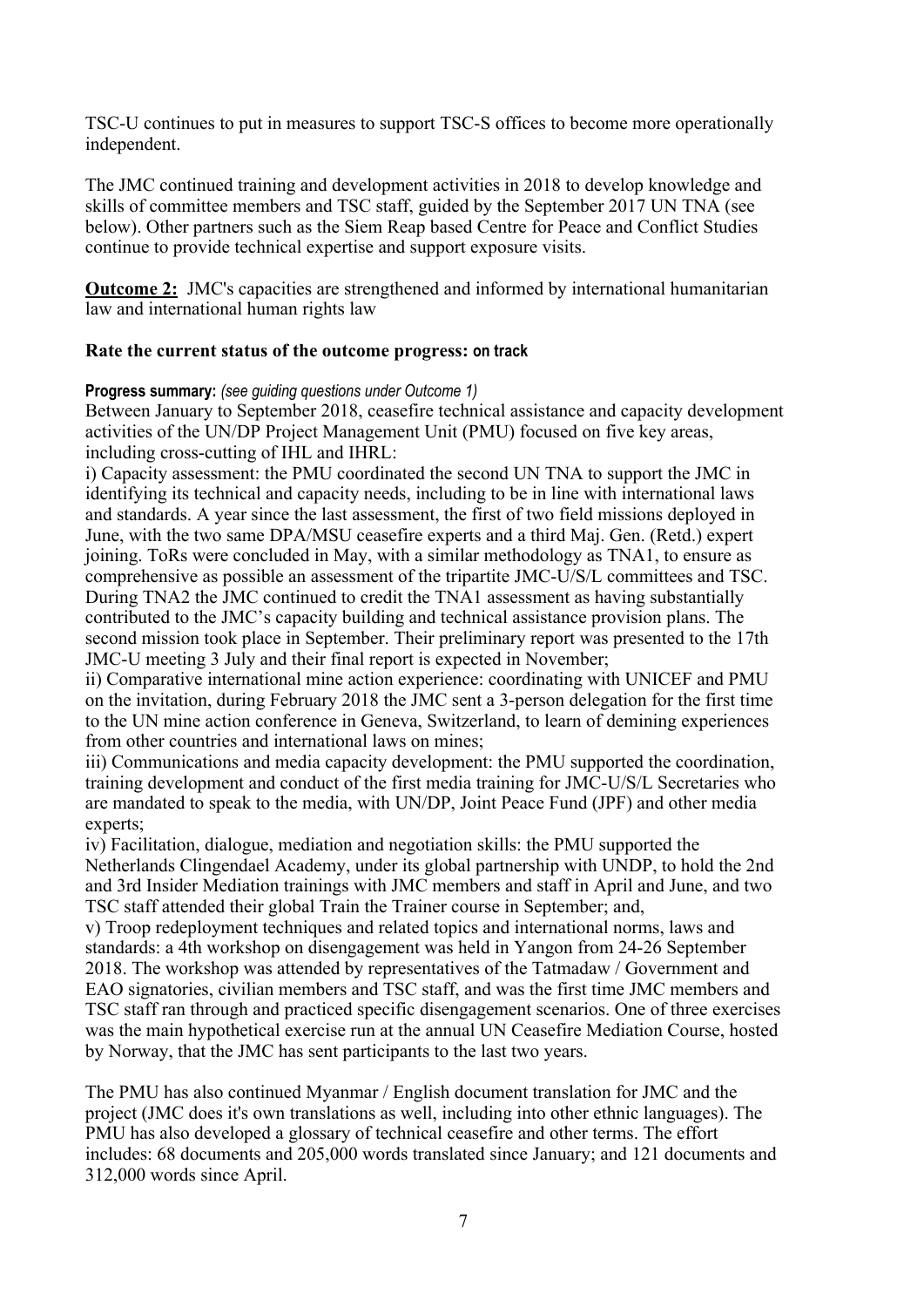**Outcome 3:** JMC Support Platform Project facilitates support to the JMC through project management, quality assurance and institutional capacity-development

#### **Rate the current status of the outcome progress: off track**

#### **Progress summary:** *(see guiding questions under Outcome 1)*

Throughout 2018 the PMU continued to act as a "one-stop window" for UN support to the JMC, harnessing and integrating inputs from across the UN system. It also succeeded in maintaining positive relationships with the JMC and TSC.

UN/DP-JMC project management and institutional capacity development activities focused on:

i) Conducted the second Harmonised Approach to Cash Transfers (HACT2) micro-capacity assessment of the TSC: The assessment resulted in another moderate rating of the TSC, a good outcome for a new institution, while identifying gaps in the TSC's administrative policies and practices, primarily for financial management but also for programme management, staffing and procurement;

ii) Management of the cash-advance cash transfer system: the UN/DP-PMU supported the TSC's implementation of the cash advance system based on quarterly advances transferred only when reaching 80% or more expenditure, seeking to address over-budgeting and cash management;

iii) Institutional capacity development through UNDP 'SURGE' support: a second international expert was deployed in January from the UNDP global SURGE roster to provide advice and inputs into the development of TSC administrative and operational polices and systems, in particular on finance and anti-fraud measures and policies; iv) Programme management and preparation for the transition to Phase 2 JMC-managed multi-channel support platform (JMC-MSP): the Project Management Review assessed issues for not only the current platform, but provided recommendations for the JMC and donors to consider to improve capacity and more efficient processes to manage and support this complex and unique ceasefire mechanism and platform for international engagement. v) The Functional Needs Assessment (FNA): The FNA was conceived as an assessment to support the JMC to make evidence-based decisions on the design and set-up of the Phase 2 JMC-MSP. Based on its ToRs, jointly signed by the TSC and UN, it reviewed JMC-TSC options, and needs (policies, systems, staff capacities) to transition to Phase 2, across four areas - programme finance, donor fund management, programme governance, and core administrative functions. The UN submitted the final FNA report in July, with three key areas of observation, 12 principal recommendations, and annexes with detailed options on new structures, staff and policies for the JMC-TSC.

The steps needed to build institutional capacuity for Phase 2, for JMC to manage its own multi-donor trust fund, are yet to be completed. Programme finance and management policies, processes, structures and staff are yet to be put in place, hence this key aspect of this outcome is not yet on track.

## **Outcome 4:**

#### **Rate the current status of the outcome progress: Please select one**

**Progress summary:** *(see guiding questions under Outcome 1)*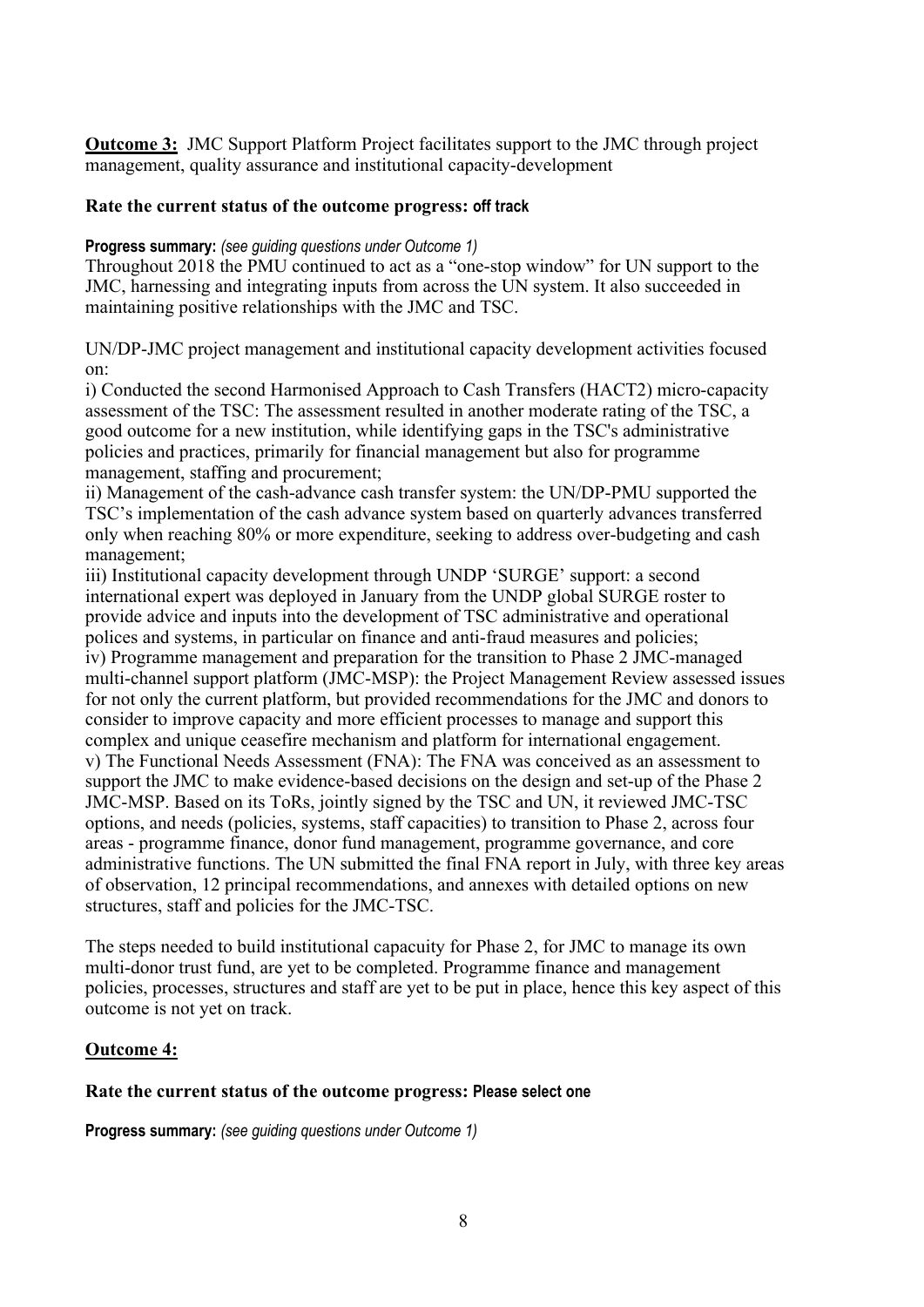# **1.3 Cross-cutting issues**

| <b>National ownership:</b> How has the        | As above, the JMC tripartite committee members and all                                                      |
|-----------------------------------------------|-------------------------------------------------------------------------------------------------------------|
| national government demonstrated              | TSC staff are 100% Myanmar, and the government has                                                          |
| ownership/commitment to the project           | representatives at all three U/S/L levels. The project is                                                   |
|                                               |                                                                                                             |
| results and activities? Give specific         | grounded in legitimate joint requests and approval: the                                                     |
| examples. (1500 character limit)              | JMC-U co-Chairs first requested UN support in February                                                      |
|                                               | 2016; in March 2016 the State Counsellor also requested                                                     |
|                                               | UN support; in November 2016 the JMC-U co-chairs                                                            |
|                                               | requested PBF funds, and; the State Counsellor-led Joint                                                    |
|                                               | Coordinating Body for peace process funding (JCB)                                                           |
|                                               | approved the PIP in February 2017. The TSC contribute to                                                    |
|                                               | and clear all reports, including this one.                                                                  |
|                                               | A role the parties requested the UN to perform was to                                                       |
|                                               | facilitate cordinated international support, so that at                                                     |
|                                               | inception the JMC-TSC could stay focused on                                                                 |
|                                               | implementing the NCA across its members. While the peak                                                     |
|                                               | body is the JMC-U, the Project Board is key for fiduciary                                                   |
|                                               | oversight and programme monitoring. The Project Board is                                                    |
|                                               | not only unique in Myanmar, also possibly globally for                                                      |
|                                               | ceasefire bodies. The PMU facilitated negotiation on board                                                  |
|                                               | ToRs which led to the UN co-lead the body with the                                                          |
|                                               | Tatmadaw JMC-U Chair, who requested he be joined on                                                         |
|                                               | the board by his co-chairs - the senior EAO General and                                                     |
|                                               | the senior civilian member (Vice Chairs 1 and 2). Other                                                     |
|                                               | JMC-U members routinely join the meetings to monitor                                                        |
|                                               | and learn how it operates.                                                                                  |
|                                               |                                                                                                             |
|                                               |                                                                                                             |
| <b>Monitoring:</b> Is the project M&E plan on | The JMC continues to focus on its role as a monitoring                                                      |
| track? What monitoring methods and            | body, one of the four core NCA functions. Ambition in this                                                  |
| sources of evidence are being/ have been      | regard is substantial: it requires joint consensus-based                                                    |
| used? Please attach any monitoring-           | civil-military processes. In 2018 the M&E for the JMC                                                       |
| related reports for the reporting period.     | continued to be the further development of its "MVR"                                                        |
| (1500 character limit)?                       | efforts described above. The U bi-monthly and S monthly                                                     |
|                                               | meetings remained primary mechanisms for reporting,                                                         |
|                                               | evaluating and resolving complaints. These allow the                                                        |
|                                               | parties to respond to local and regional armed conflict                                                     |
|                                               | dynamics, and peace process progress.                                                                       |
|                                               | The set-up and impact of M&E project / donor systems                                                        |
|                                               | have been more mixed. After the HACT1 baseline,                                                             |
|                                               | HACT2 was completed in May. After the TNA1 baseline,                                                        |
|                                               | the TNA2 field missions were completed in June and                                                          |
|                                               | September, the report is expected in November. The                                                          |
|                                               | project is monitored financially and on outputs, but no                                                     |
|                                               | LogFrame indicator criteria, community perception                                                           |
|                                               | surveys, capacity development baselines etc have been set.                                                  |
|                                               | The indicators have not been broadly accepted by the JMC                                                    |
|                                               | as adding value to the achievement of the JMC's core                                                        |
|                                               | mandate. The PMR reported that Phase 1 indicator                                                            |
|                                               | ambition has been too high. There remains no full-time                                                      |
|                                               | M&E capacity in the TSC, PMU, and the planned                                                               |
|                                               | international M&E expert from the JPF has not<br>materialised. Attention has now been diverted to the Phase |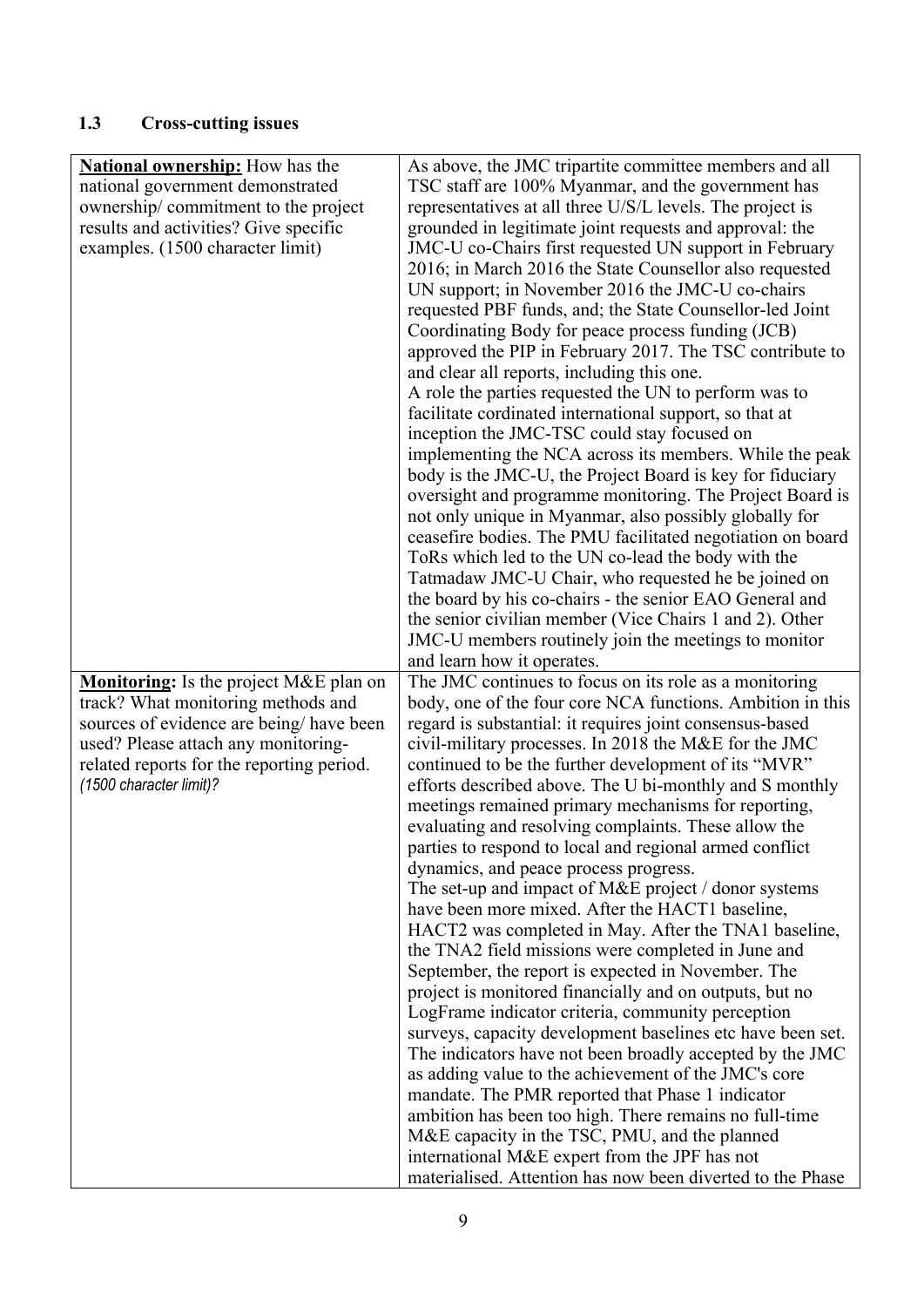|                                                                                                                                                                                                                                                                                                        | 2 transition and its new proposal, budget and LogFrame.<br>The PMR provided analysis and recommended actions to                                                                                                                                                                                                                                                                                                                   |
|--------------------------------------------------------------------------------------------------------------------------------------------------------------------------------------------------------------------------------------------------------------------------------------------------------|-----------------------------------------------------------------------------------------------------------------------------------------------------------------------------------------------------------------------------------------------------------------------------------------------------------------------------------------------------------------------------------------------------------------------------------|
|                                                                                                                                                                                                                                                                                                        | address some of these issues to be learnt for Phase 2.                                                                                                                                                                                                                                                                                                                                                                            |
| <b>Evaluation:</b> Provide an update on the                                                                                                                                                                                                                                                            | The conduct of a final external and independent evaluation                                                                                                                                                                                                                                                                                                                                                                        |
| preparations for the external evaluation<br>for the project, especially if within last 6<br>months of implementation or final report.<br>Confirm available budget for evaluation.<br>(1500 character limit)                                                                                            | is clearly an important and sensitive exercise for the JMC.<br>It was agreed by the JMC in late 2016 and provided for in<br>the PBF project document, allowing one more<br>comprehensive evaluation of Phase 1, instead of subjecting<br>the JMC to multiple donor-specific assessments. From<br>August 2018 the PMU coordinated UN and JMC planning<br>and received guidance from PBSO. The PMU drafted a                        |
|                                                                                                                                                                                                                                                                                                        | note to file that was submited to JMC-U leadership for<br>consideration on the methodology for conducting and<br>providing oversight on the evaluation. That concept was<br>accepted, an Expert Reference Group was formed with UN<br>and JMC co-chairs, and the procurement will shortly be<br>advertised by UNDP. The evaluation is expected to occur<br>in January and February, with a report submitted by mid<br>March 2019. |
| <b>Catalytic effects (financial):</b> Did the<br>project lead to any specific non-PBF<br>funding commitments? If yes, from<br>whom and how much? If not, have any<br>specific attempts been made to attract<br>additional financial contributions to the<br>project and beyond? (1500 character limit) | Yes, additional funding was received from the Norwegian<br>Government in 2016 and from the Joint Peace Fund in<br>September 2017. PBF funding was also critical in February<br>to April 2018 by providing stability through a period of<br>uncertainty when the no-cost extension was being<br>negotiated and re-drafted, as were all plans and<br>agreements.                                                                    |
|                                                                                                                                                                                                                                                                                                        | The JMC-U's decision to move to the JMC-managed<br>mechanism in phase 2 from 13 December presents<br>challenges and opportunities for the programme and donor<br>finance and management, leaving less time for TSC<br>capacity building initiatives, and to identify (see Functional<br>Needs Assessment Report) and recruit new staff and<br>approve new policies and systems to manage it.                                      |
|                                                                                                                                                                                                                                                                                                        | The PBF funds have been critical and catalytic in<br>alloweding the JMC to develop as an institution to a point<br>that they will independently receive funding from<br>November 2018 through the JMC- Multi Stakeholder<br>Platform (MSP).                                                                                                                                                                                       |
|                                                                                                                                                                                                                                                                                                        | The PBF funds have also provided stability for UN support<br>to the TSC, while two other donors ended their support to<br>the JMC-SPP from 30 September to fund the TSC directly<br>under the JMC-MSP.                                                                                                                                                                                                                            |
| <b>Catalytic effects (non-financial):</b> Did<br>the project create favourable conditions<br>for additional peacebuilding activities by<br>Government/ other donors? If yes, please<br>specify. (1500 character limit)                                                                                 | During a difficult period of Myanmar's peace process the<br>JMC has largely been able to remain operational and<br>support peace efforts because of its level of functionality<br>and institutionalisation, possible through donor funding<br>and UN support, including PBF support.                                                                                                                                              |
|                                                                                                                                                                                                                                                                                                        | Catalytic effects are often discussed but hard to measure or                                                                                                                                                                                                                                                                                                                                                                      |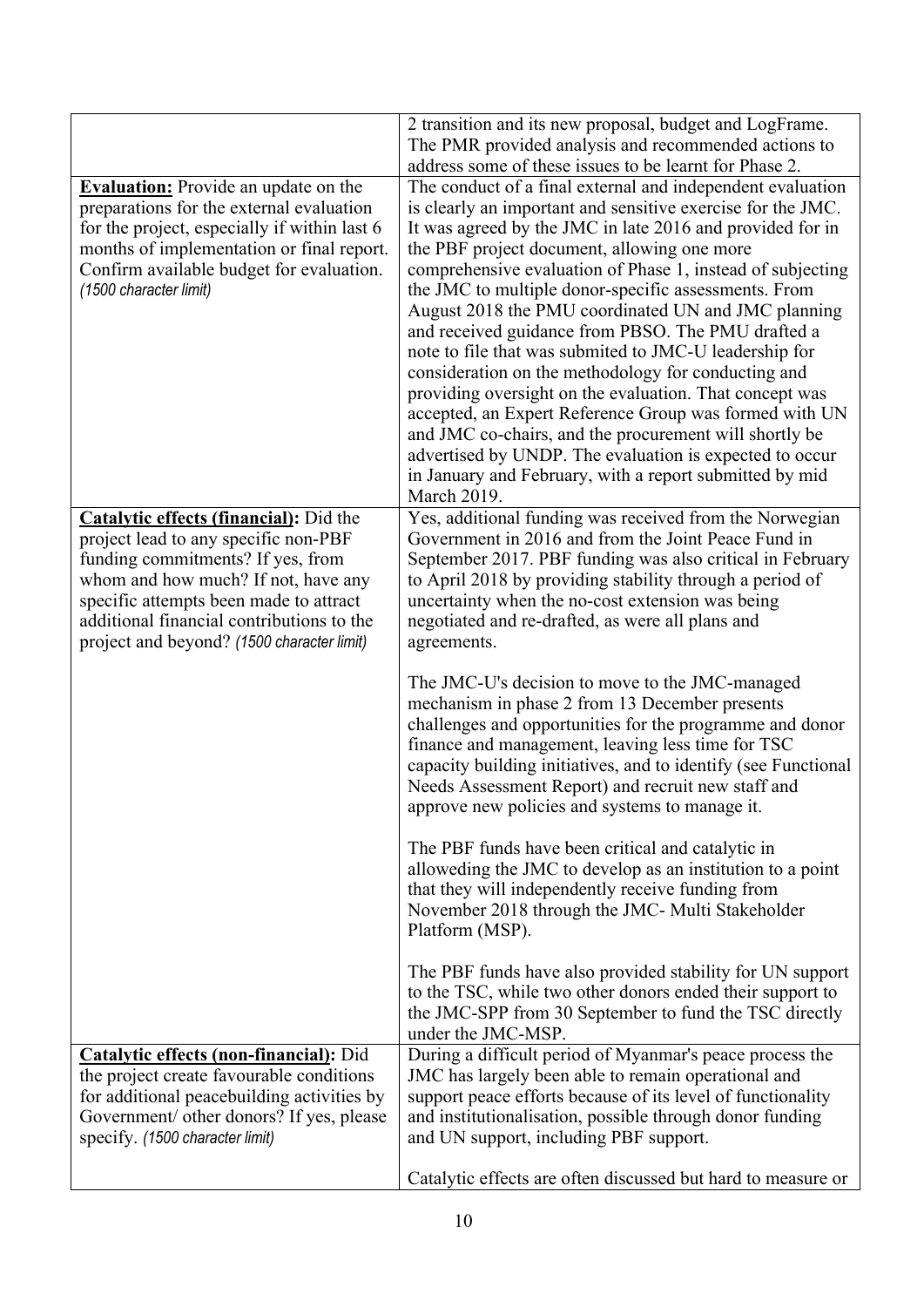|                                                                                                                                                                                                                              | verify. The institutionalised nature of the JMC is<br>providing an instructional example to it's sister<br>organisation, UPDJC (mandated to support and facilitate<br>political dialogue) and to other government institutions<br>interested in undertaking reforms and key assessments.<br>Further, relationships across the JMC parties and the<br>jointness of the structure continues to be discussed as<br>surprising and more than anticipated.<br>Most strategic risks are beyond the JMC committees'<br>mandate, and ceasefires between the Tatmadaw and now<br>10 EAOs have largely held. A multi-actor joint peace<br>institution has been established and conflict resolution<br>ToRs/SOPs have been agreed and many elements of the<br>NCA and ToRs/SOPs are being implemented.                                     |
|------------------------------------------------------------------------------------------------------------------------------------------------------------------------------------------------------------------------------|---------------------------------------------------------------------------------------------------------------------------------------------------------------------------------------------------------------------------------------------------------------------------------------------------------------------------------------------------------------------------------------------------------------------------------------------------------------------------------------------------------------------------------------------------------------------------------------------------------------------------------------------------------------------------------------------------------------------------------------------------------------------------------------------------------------------------------|
| <b>Exit strategy/ sustainability:</b> What steps<br>have been taken to prepare for end of<br>project and help ensure sustainability of<br>the project results beyond PBF support<br>for this project? (1500 character limit) | Funding to the JMC, through the JMC-MSP funding<br>mechanism will commence in November/ December 2018.<br>The TSC and PMU have been working together on the<br>transition, with a notable transfer of greater leadership and<br>direction to and by the TSC and its JMC-U policy-making<br>body.                                                                                                                                                                                                                                                                                                                                                                                                                                                                                                                                |
|                                                                                                                                                                                                                              | The JPF have indicated they plan to fund the JMC directly<br>from 14 December and the JMC have already received a<br>donation from the Chinese Embassy in November 2018.<br>The JMC is thus close to financial stability.                                                                                                                                                                                                                                                                                                                                                                                                                                                                                                                                                                                                       |
|                                                                                                                                                                                                                              | With the closure of the JMC-SPP project on December 13,<br>2018 the provision of ceasefire and institutional<br>development technical assistance to the JMC remains more<br>uncertain.                                                                                                                                                                                                                                                                                                                                                                                                                                                                                                                                                                                                                                          |
|                                                                                                                                                                                                                              | In August the UN received a new request for continuous<br>support to the JMC from the NCA signatories and is<br>considering future activities and an approach. The final<br>evaluation will also consider the possibility of future<br>actions.                                                                                                                                                                                                                                                                                                                                                                                                                                                                                                                                                                                 |
| <b>Risk taking:</b> Describe how the project<br>has responded to risks that threatened the<br>achievement of results. Identify any new<br>risks that have emerged since the last<br>report. (1500 character limit)           | The JMC is a high risk yet necessary project, given the<br>legacy of over 60 years of armed conflict, the interplay of<br>political, security and economic (legal and illegal)<br>activities that are at stake, and the current lack of progress<br>on interim arrangements and in the peace process more<br>broadly. Armed clashes have reduced in NCA signatory<br>areas since the signing of the NCA, and members state that<br>some trust and confidence is beginning to be built, though<br>evidence of this is - to date - is indirect. When interviewed,<br>community members articulate significant improvements<br>in the conduct of their day to day lives, particularly in<br>regards to reduced levels of taxation, freedom of<br>movement, access to services and a reduction in forced<br>recruitment and labour. |
| <b>Gender equality:</b> In the reporting                                                                                                                                                                                     | The JMC continued to take concerted efforts to strengthen                                                                                                                                                                                                                                                                                                                                                                                                                                                                                                                                                                                                                                                                                                                                                                       |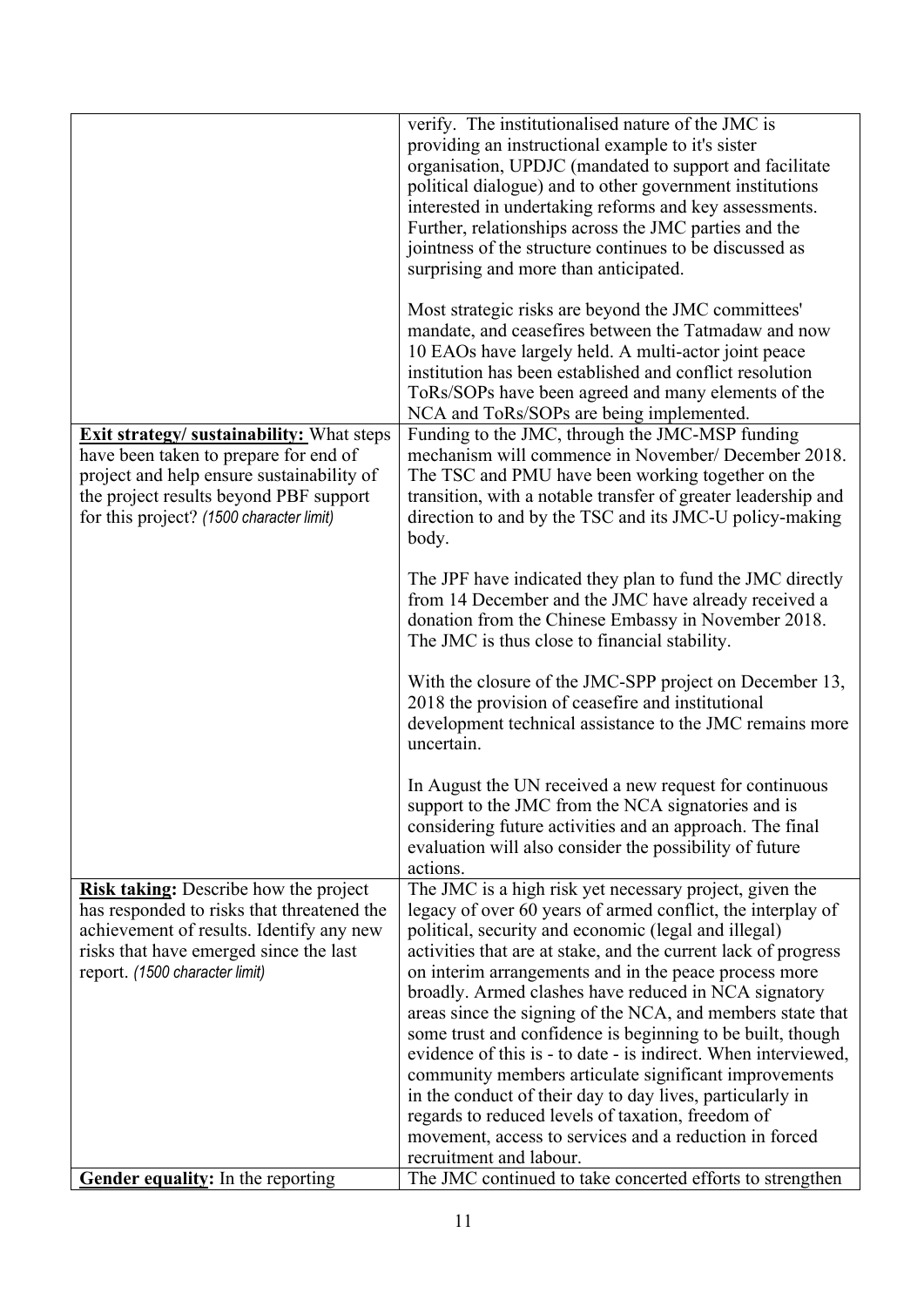| period, which activities have taken place<br>with a specific focus on addressing issues<br>of gender equality or women's<br>empowerment? (1500 character limit)                                              | the gender and inclusion provisions of its work (see<br>attached LogFrame statistics). The civilian women<br>members are significant because Myanmar Army and<br>EAOs have few and seldomly nominated women<br>commanders as committee members, as well that civilian<br>members are essential for the conflict resolution in the<br>JMC setting in general, and are specifically receiving<br>SGBV cases. |
|--------------------------------------------------------------------------------------------------------------------------------------------------------------------------------------------------------------|------------------------------------------------------------------------------------------------------------------------------------------------------------------------------------------------------------------------------------------------------------------------------------------------------------------------------------------------------------------------------------------------------------|
| <b>Other:</b> Are there any other issues<br>concerning project implementation that<br>you want to share, including any capacity<br>needs of the recipient organizations?<br>$(1500 \text{ character limit})$ | A second no-cost-extension of six months to 13 December<br>was approved, taking the project to the maximum<br>timeframe permitted under the IRF.                                                                                                                                                                                                                                                           |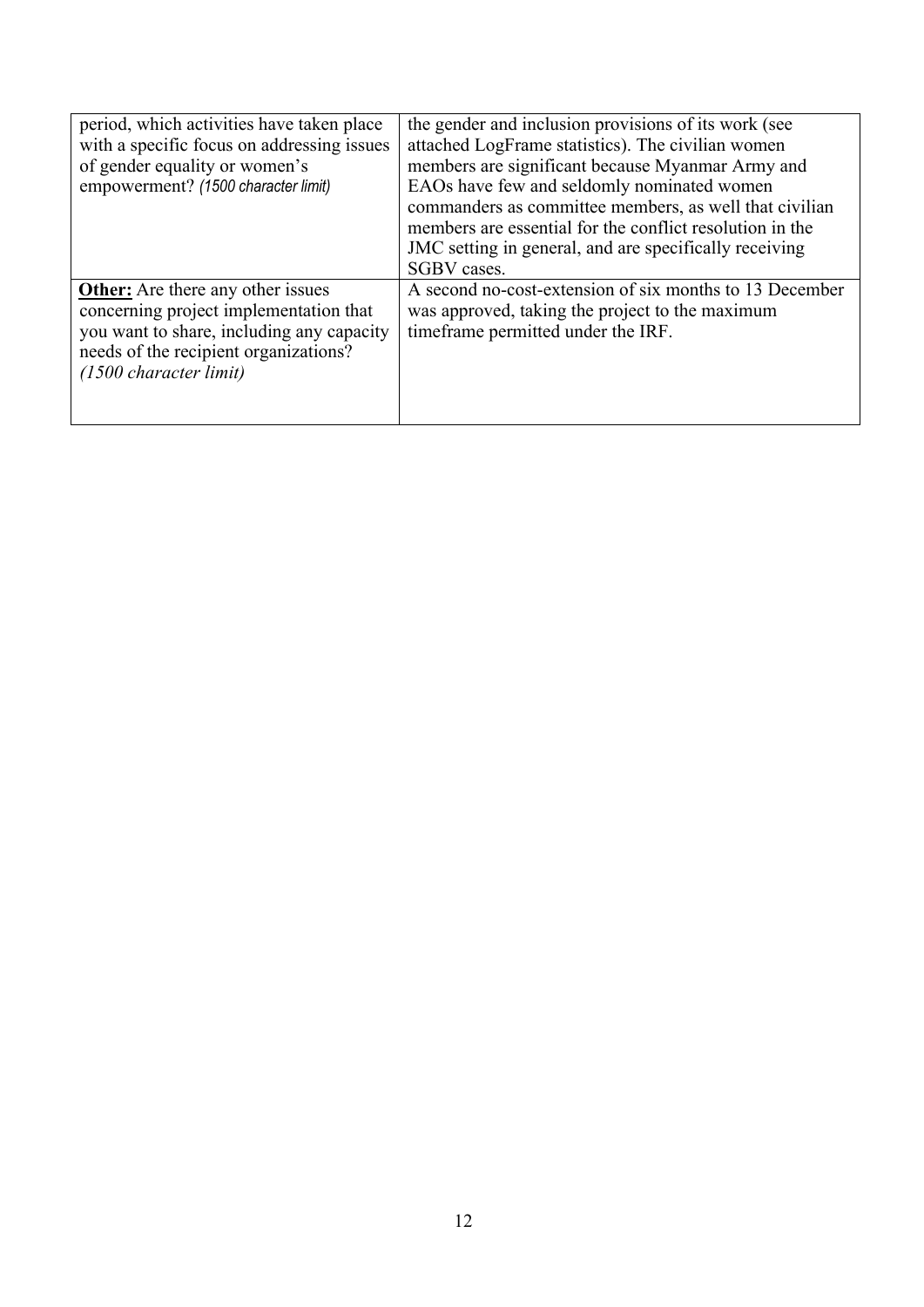**1.3 INDICATOR BASED PERFORMANCE ASSESSMENT***: Using the Project Results Framework as per the approved project document or any amendments- provide an update on the achievement of key indicators at both the outcome and output level in the table below (if your project has more indicators than provided in the table, select the most relevant ones with most relevant progress to highlight). Where it has not been possible to collect data on indicators, state this and provide any explanation.* Provide gender and age disaggregated data. (300 characters max per entry)

|                  | Performance<br><b>Indicators</b> | <b>Indicator</b><br><b>Baseline</b> | End of<br>project<br>Indicator | <b>Current indicator</b><br>progress | <b>Reasons for Variance/ Delay</b><br>(if any) | <b>Adjustment of</b><br>target (if any) |
|------------------|----------------------------------|-------------------------------------|--------------------------------|--------------------------------------|------------------------------------------------|-----------------------------------------|
|                  |                                  |                                     | <b>Target</b>                  |                                      |                                                |                                         |
| <b>Outcome 1</b> | Indicator 1.1                    |                                     |                                |                                      |                                                |                                         |
|                  | Indicator 1.2                    |                                     |                                |                                      |                                                |                                         |
|                  | Indicator 1.3                    |                                     |                                |                                      |                                                |                                         |
| Output 1.1       | Indicator 1.1.1                  |                                     |                                |                                      |                                                |                                         |
|                  | Indicator 1.1.2                  |                                     |                                |                                      |                                                |                                         |
| Output 1.2       | Indicator 1.2.1                  |                                     |                                |                                      |                                                |                                         |
|                  | Indicator 1.2.2                  |                                     |                                |                                      |                                                |                                         |
| Output 1.3       | Indicator 1.3.1                  |                                     |                                |                                      |                                                |                                         |
|                  | Indicator 1.3.2                  |                                     |                                |                                      |                                                |                                         |
| <b>Outcome 2</b> | Indicator 2.1                    |                                     |                                |                                      |                                                |                                         |
|                  | Indicator 2.2                    |                                     |                                |                                      |                                                |                                         |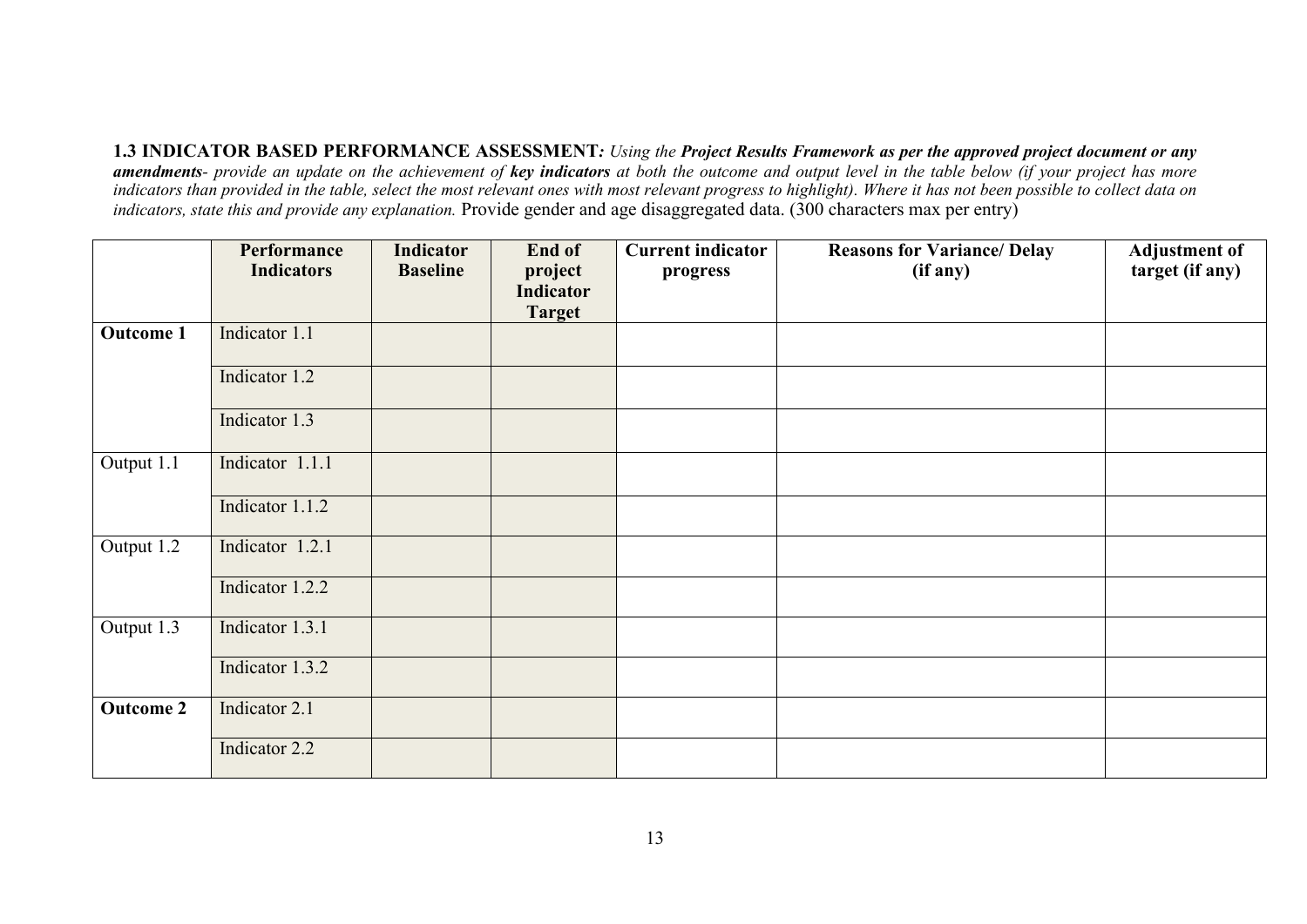|                         | Performance<br><b>Indicators</b> | <b>Indicator</b><br><b>Baseline</b> | End of<br>project          | <b>Current indicator</b><br>progress | <b>Reasons for Variance/ Delay</b><br>(if any) | <b>Adjustment of</b><br>target (if any) |
|-------------------------|----------------------------------|-------------------------------------|----------------------------|--------------------------------------|------------------------------------------------|-----------------------------------------|
|                         |                                  |                                     | Indicator<br><b>Target</b> |                                      |                                                |                                         |
|                         | Indicator 2.3                    |                                     |                            |                                      |                                                |                                         |
| Output 2.1              | Indicator 2.1.1                  |                                     |                            |                                      |                                                |                                         |
|                         | Indicator 2.1.2                  |                                     |                            |                                      |                                                |                                         |
| Output 2.2              | Indicator 2.2.1                  |                                     |                            |                                      |                                                |                                         |
|                         | Indicator 2.2.2                  |                                     |                            |                                      |                                                |                                         |
| Output 2.3              | Indicator 2.3.1                  |                                     |                            |                                      |                                                |                                         |
|                         | Indicator 2.3.2                  |                                     |                            |                                      |                                                |                                         |
| <b>Outcome 3</b>        | Indicator 3.1                    |                                     |                            |                                      |                                                |                                         |
|                         | Indicator 3.2                    |                                     |                            |                                      |                                                |                                         |
|                         | Indicator 3.3                    |                                     |                            |                                      |                                                |                                         |
| Output 3.1              | Indicator 3.1.1                  |                                     |                            |                                      |                                                |                                         |
|                         | Indicator 3.1.2                  |                                     |                            |                                      |                                                |                                         |
| Output $3.\overline{2}$ | Indicator 3.2.1                  |                                     |                            |                                      |                                                |                                         |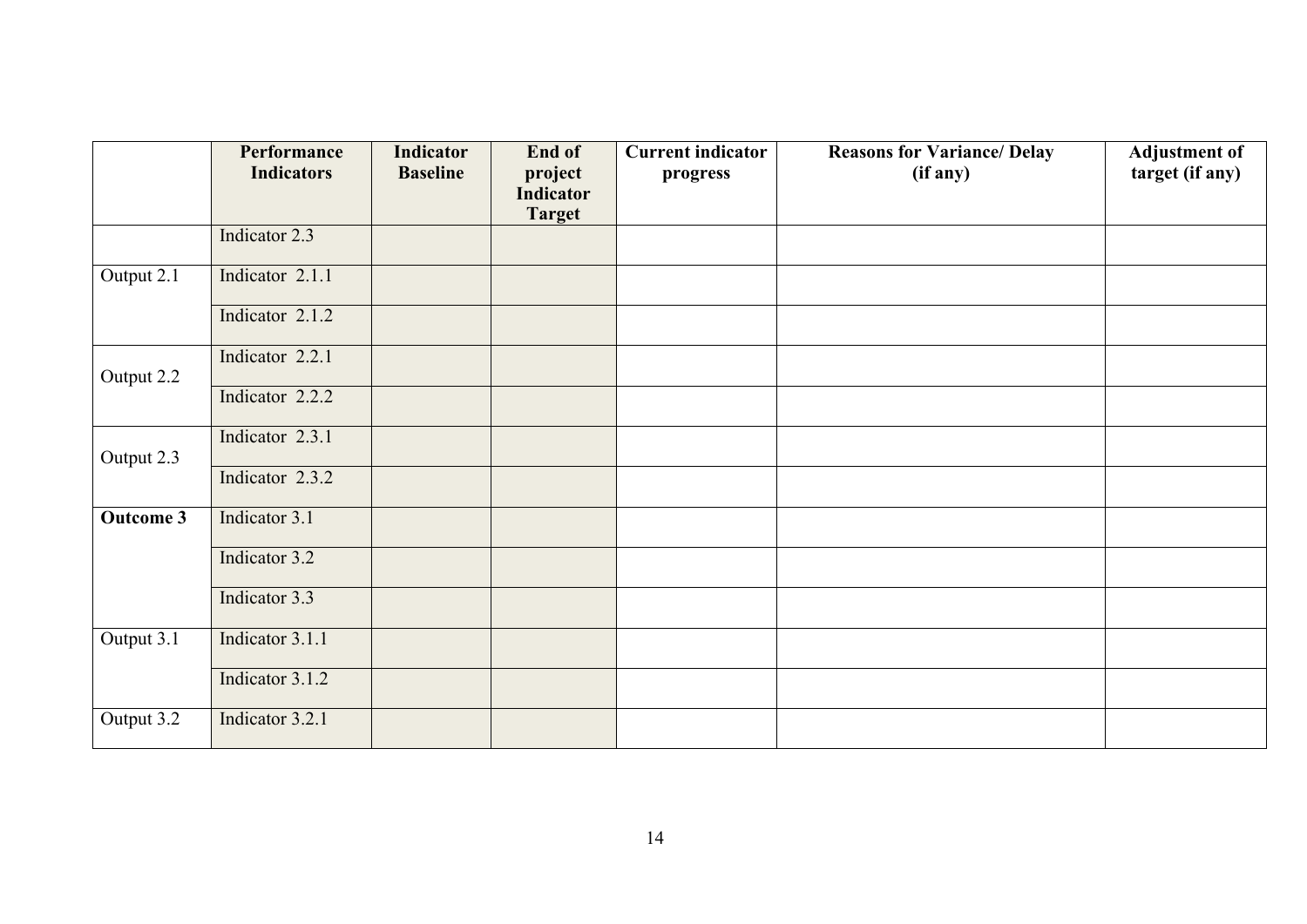|                         | Performance<br><b>Indicators</b> | <b>Indicator</b><br><b>Baseline</b> | End of<br>project<br>Indicator | <b>Current indicator</b><br>progress | <b>Reasons for Variance/ Delay</b><br>(if any) | <b>Adjustment of</b><br>target (if any) |
|-------------------------|----------------------------------|-------------------------------------|--------------------------------|--------------------------------------|------------------------------------------------|-----------------------------------------|
|                         |                                  |                                     | <b>Target</b>                  |                                      |                                                |                                         |
|                         | Indicator 3.2.2                  |                                     |                                |                                      |                                                |                                         |
| Output 3.3              | Indicator 3.3.1                  |                                     |                                |                                      |                                                |                                         |
|                         | Indicator 3.3.2                  |                                     |                                |                                      |                                                |                                         |
| <b>Outcome 4</b>        | Indicator 4.1                    |                                     |                                |                                      |                                                |                                         |
|                         | Indicator 4.2                    |                                     |                                |                                      |                                                |                                         |
|                         | Indicator 4.3                    |                                     |                                |                                      |                                                |                                         |
| Output $\overline{4.1}$ | Indicator 4.1.1                  |                                     |                                |                                      |                                                |                                         |
|                         | Indicator 4.1.2                  |                                     |                                |                                      |                                                |                                         |
| Output 4.2              | Indicator 4.2.1                  |                                     |                                |                                      |                                                |                                         |
|                         | Indicator 4.2.2                  |                                     |                                |                                      |                                                |                                         |
| Output $4.\overline{3}$ | Indicator 4.3.1                  |                                     |                                |                                      |                                                |                                         |
|                         | Indicator 4.3.2                  |                                     |                                |                                      |                                                |                                         |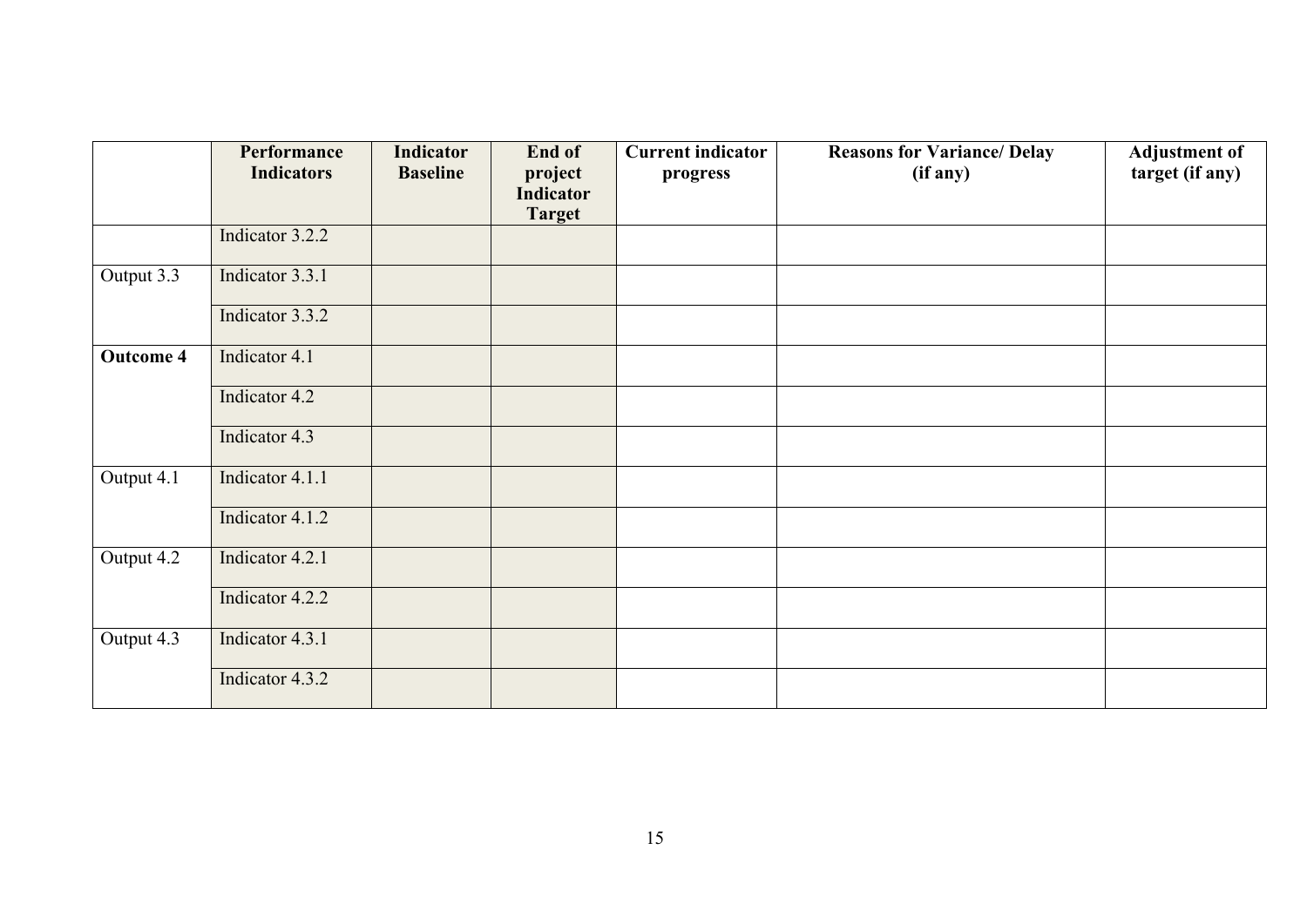## **PART 2: INDICATIVE PROJECT FINANCIAL PROGRESS**

#### **2.1 Comments on the overall state of financial expenditures**

Please rate whether project financial expenditures are on track, delayed, or off track, vis-à-vis project plans and by recipient organization: *on track*

How many project budget tranches have been received to date and what is the overall level of expenditure against the total budget and against the tranche(s) received so far (500 characters limit): Two tranches of funds have been received. As of 30 September 2018, the overall level of expenditure was 61%.

When do you expect to seek the next tranche, if any tranches are outstanding: N/A

If expenditure is delayed or off track, please provide a brief explanation (500 characters limit): Although only 61% of PBF funds were utilised by 30 September 2018, it is anticipated that all funding will be exhausted by the end of the project. The JPF and Government of Norway only extended their funding to the project for six months, ending on 30 September 2018. Therefore all project expenditure will be from the PBF until the operational close on 13 December 2018, and January to March for transition and handover, administrative closure, and final evaluation activities.

Please state what \$ amount was planned (in the project document) to be allocated to activities focussed on gender equality or women's empowerment and how much has been actually allocated to date: As a start-up ceasefire project, M&E and financial systems were not designed to perform this tracking, however, gender equality is in-part embedded in the JMC's ToRs, and in their increasing success in attracting senior women managers in the TSC, and JMC-S and JMC-L women civilian committee members.

Please fill out and attach Annex A on project financial progress **with detail on expenditures/ commitments to date using the original project budget table in Excel**, even though the \$ amounts are indicative only.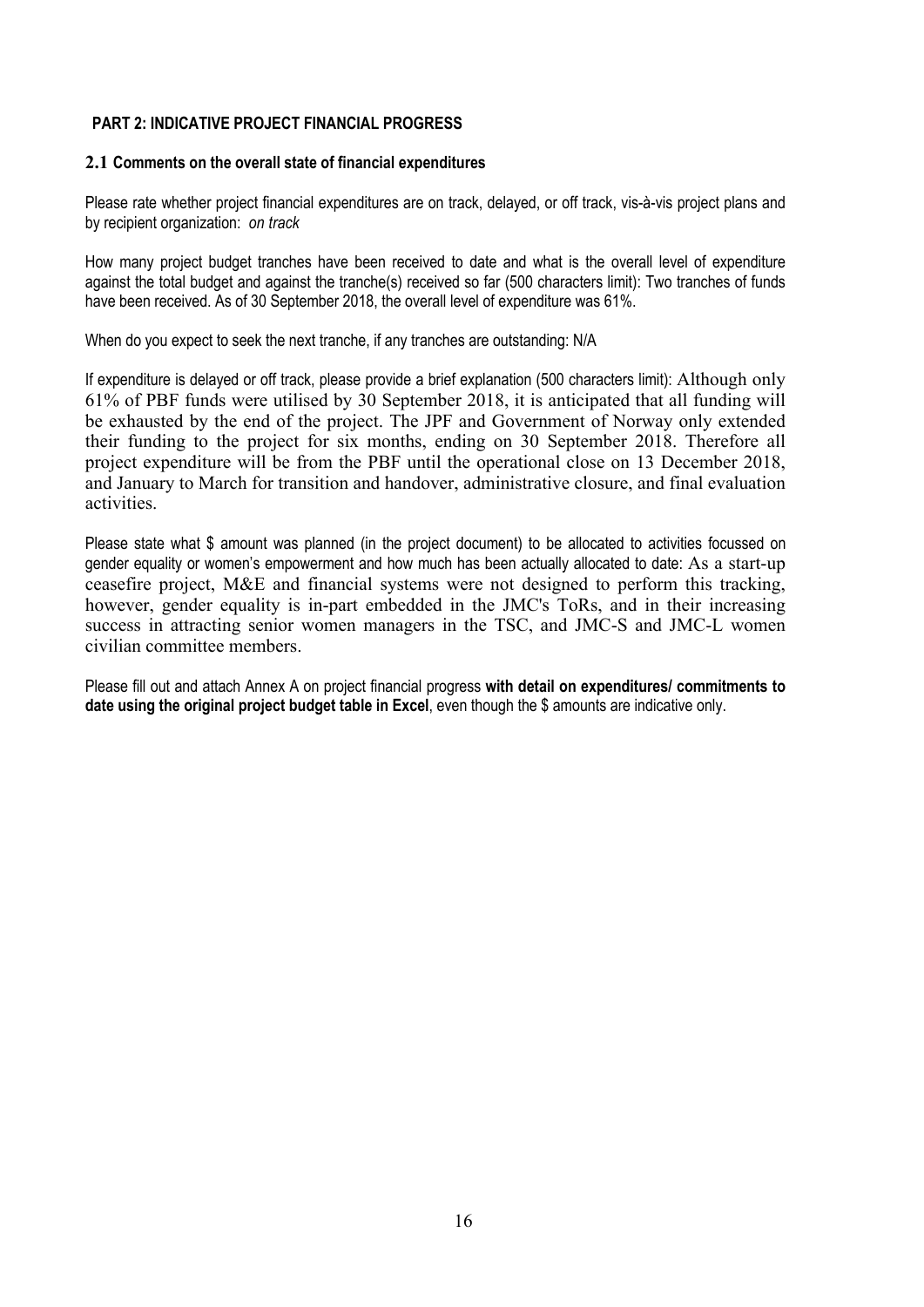# **LogFrame Progress Table for PBF-IRF, 11-months January to November 2018 (most data is 9 months to September)**

| <b>Results and activities / Indicators</b>                                                                                                                                 | <b>Baseline</b>         | Targets (Yr 1)                                              | Progress towards targets (Jan-Nov 2018) <sup>1</sup>                                                                                                                                                                                                     |  |  |  |
|----------------------------------------------------------------------------------------------------------------------------------------------------------------------------|-------------------------|-------------------------------------------------------------|----------------------------------------------------------------------------------------------------------------------------------------------------------------------------------------------------------------------------------------------------------|--|--|--|
| Objective:<br>JMC effectively undertakes ceasefire monitoring in accordance with NCA and informed by international humanitarian law and international human rights law     |                         |                                                             |                                                                                                                                                                                                                                                          |  |  |  |
| Indicator 1. # and % of NCA violations addressed effectively<br>against established criteria (criteria to be developed, with the<br>TSC, including on civilian protection) | 0# (0%)                 | 100# from Apr<br>2017                                       | In Jan-Sep 2018:<br>165/273 or 60% NCA ceasefire violation cases were<br>resolved/closed<br>Q4 had 74/85 cases<br>Q5 had 68/95 cases<br>Q6 had 23/93 cases<br>Total 18 months Apr 2017 - Sep 2018:<br>383/537 or 71% complaints received resolved/closed |  |  |  |
| Indicator 2. Perceptions of confidence of NCA signatories in the<br>JMC against established criteria (criteria to be developed, with<br>the TSC, including on jointness)   | tbc (after<br>baseline) | tbc (after<br>baseline)                                     | Pending the establishment of criteria and baseline<br>$\bullet$<br>survey of JMC members and signatories                                                                                                                                                 |  |  |  |
| Indicator 3. % of public who express understanding of the JMC's<br>mandate and functions in respective areas                                                               | tbc (after<br>baseline) | tbc (after<br>baseline)                                     | Pending community perception survey baseline<br>$\bullet$                                                                                                                                                                                                |  |  |  |
|                                                                                                                                                                            |                         | Result #1: JMC is set up and carries out its core functions |                                                                                                                                                                                                                                                          |  |  |  |
| Indicator 1.1: # and % of sampled ceasefire violations under the<br>mandate of the JMC, where JMC members report being satisfied<br>with the MVR process                   | tbc (after<br>baseline) | tbc (after<br>baseline)                                     | Pending JMC Member and Staff Survey baseline<br>$\bullet$                                                                                                                                                                                                |  |  |  |
| Indicator 1.2: % increase or decreases in reported incidents with<br>analysis for increase/decrease                                                                        | tbc (after<br>baseline) | tbc (after<br>baseline)                                     | Pending baseline<br>$\bullet$                                                                                                                                                                                                                            |  |  |  |

<sup>&</sup>lt;sup>1</sup> Note that this data is provisional: this report precedes the reporting timeline of the JMC-TSC to the JMC-U, the JMC-TSC to the UN/DP, as well as the JMC-SPP to the project board. Final Jan-Dec 13 2018 data will be available in Q8 (Jan – March 2019). Data is up to date until end of Q6, September 30 2018, and when possible is provided until November 2018.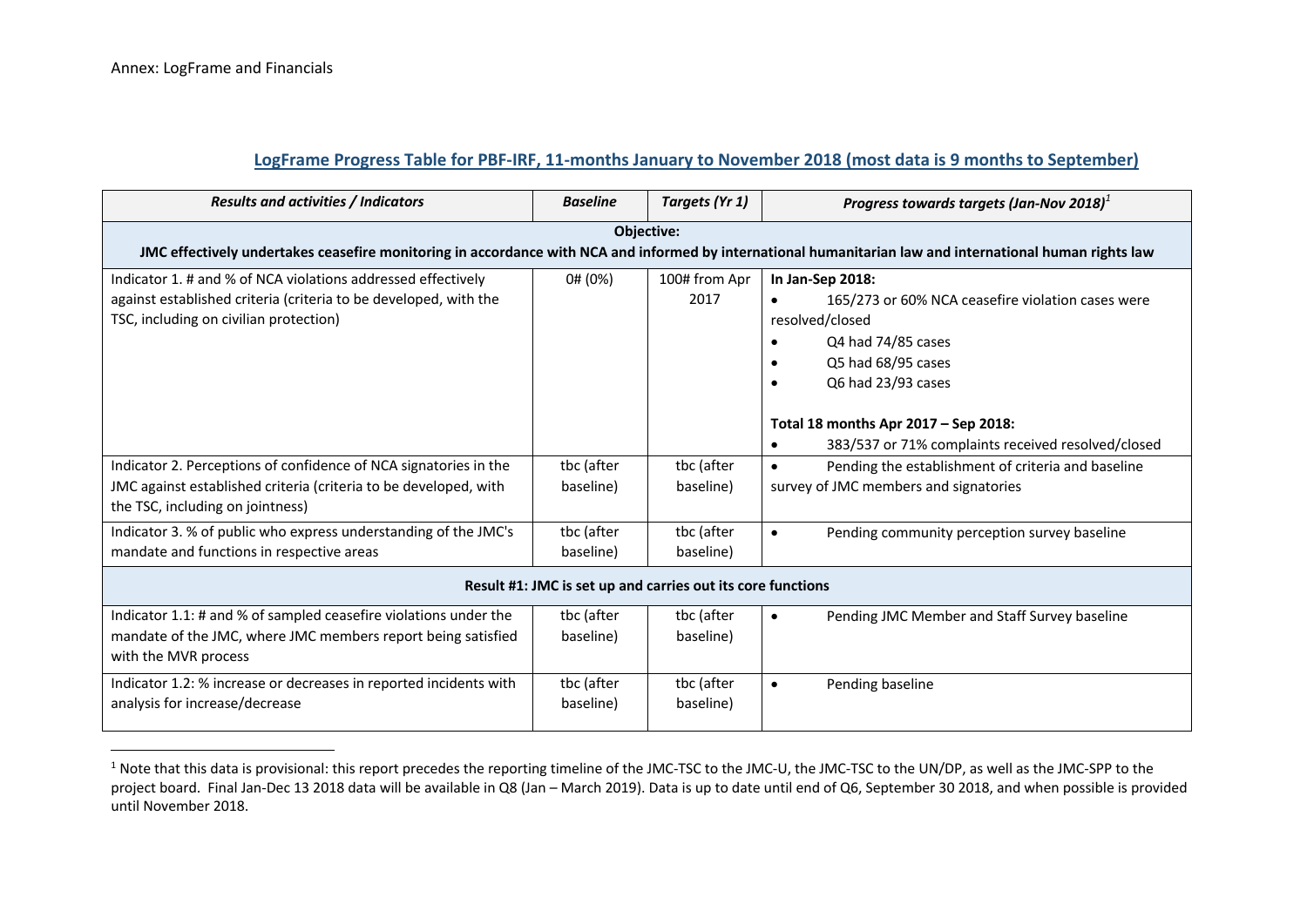# *- Not for circulation -*

| Results and activities / Indicators                                                                                                                                                                                                                                        | <b>Baseline</b>         | Targets (Yr 1)                      | Progress towards targets (Jan-Nov 2018) $1$                                                                                                                                                                                                                                                                                                |
|----------------------------------------------------------------------------------------------------------------------------------------------------------------------------------------------------------------------------------------------------------------------------|-------------------------|-------------------------------------|--------------------------------------------------------------------------------------------------------------------------------------------------------------------------------------------------------------------------------------------------------------------------------------------------------------------------------------------|
| Indicator 1.3: % of civilians who state that they (or someone they<br>know) have reported violations into the ceasefire complaints<br>mechanisms have been satisfied with the manner in which<br>complaints were handled (Ranking to be developed for the<br>satisfaction) | tbc (after<br>baseline) | tbc (after<br>baseline)             | Pending the establishment of ranking and baseline<br>$\bullet$                                                                                                                                                                                                                                                                             |
|                                                                                                                                                                                                                                                                            |                         |                                     | Activity 1.1 The JMC tripartite mechanism established at central level in target states and in priority township locations                                                                                                                                                                                                                 |
| Indicator 1.1.1: # of JMC committee bodies constituted and fully<br>operational (against established criteria) at Union, State and<br>Local levels (criteria to be developed)                                                                                              | n/a                     | 1 JMC-U,<br>6 JMC-S and 10<br>JMC-L | Pending the establishment of criteria<br>$\bullet$<br>Total in Nov 2018:<br>1x JMC-U<br>$\bullet$<br>5x JMC-S<br>2x JMC-L (Hpa'pun not fully operational)<br>$\bullet$                                                                                                                                                                     |
| Indicator 1.1.2: # and % of women civilian members in JMC<br>committee bodies at union, state and local levels (disaggregated<br>by membership, i.e. Government/Tatmadaw, EOA, civilian)                                                                                   | tbc                     | 30%                                 | Pending baseline and membership disaggregation<br>$\bullet$<br>At end Sep 2018: 12%<br>$\bullet$<br>Disaggregated by JMC Level at end Sep:<br>JMC-U: 0%<br>JMC-S: 19%<br>JMC-L: 11%<br>Disaggregated by membership across all JMC levels at end Sep:<br>Government/Tatmadaw: 0%<br><b>EAOs: 5%</b><br>Civilians: 48%<br>$\bullet$          |
| Indicator 1.1.3: # and % of meetings held jointly (against<br>established criteria including joint agenda-setting, meetings in<br>mutually-agreed locations)                                                                                                               | n/a                     | tbc                                 | Pending the establishment of criteria<br>$\bullet$<br>In Jan-Sep 2018:<br>2 in $Q4 + 1$ in $Q5 + 2$ in $Q6 = 5$ JMC-U mgts<br>$\bullet$<br>12 in $Q4 + 10$ in $Q5 + 7$ in $Q6 = 29$ JMC-S mgts<br>2 in $Q4 + 1$ in $Q5 + 2$ in $Q6 = 5$ JMC-L mgts<br>Total at end Sep 2018 (18 months Apr $17 -$ Sep 18):<br>9 x JMC-U mtgs;<br>$\bullet$ |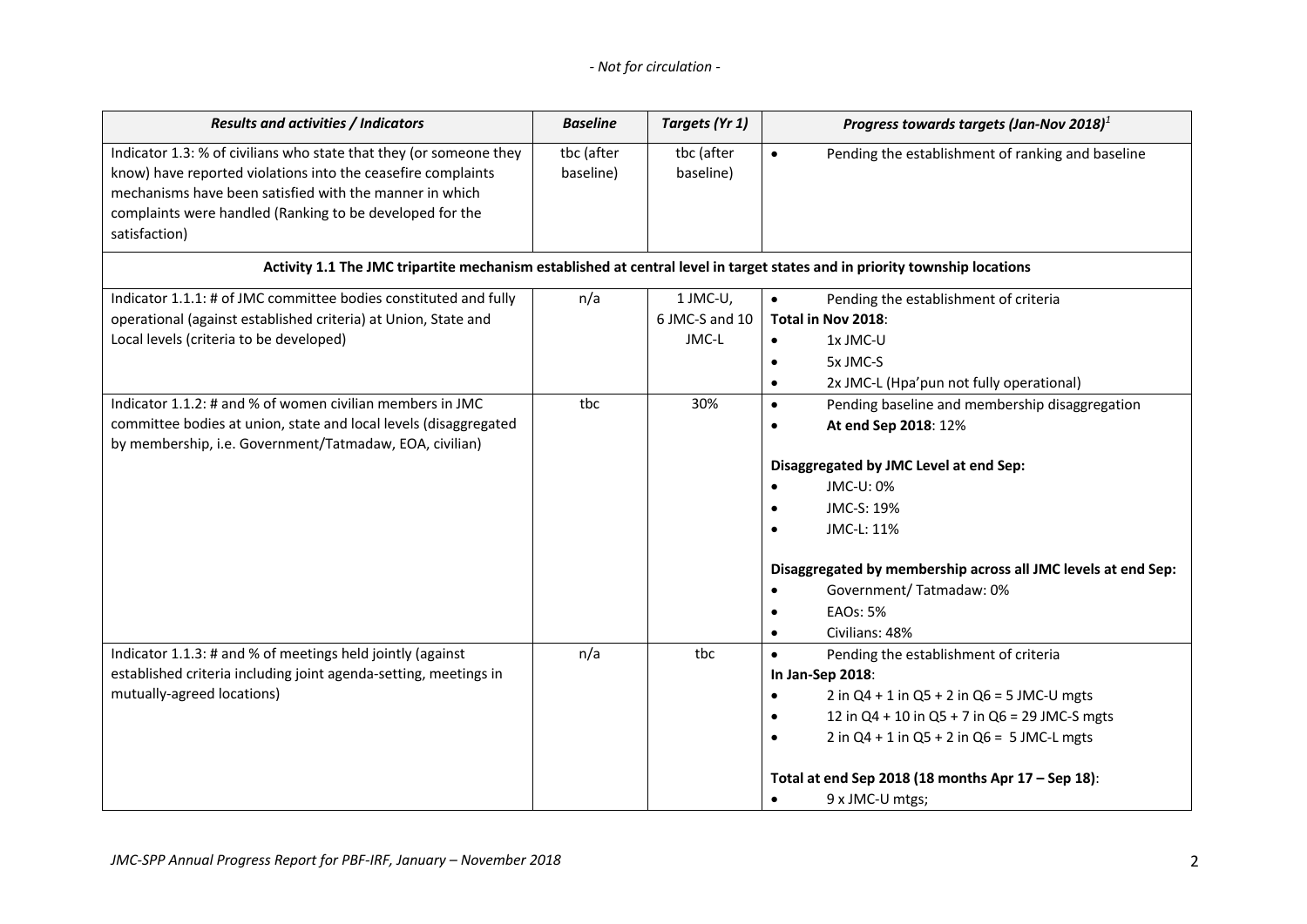| Results and activities / Indicators                                                                                      | <b>Baseline</b> | Targets (Yr 1)          | Progress towards targets (Jan-Nov 2018) $1$                                                                                                                        |  |  |
|--------------------------------------------------------------------------------------------------------------------------|-----------------|-------------------------|--------------------------------------------------------------------------------------------------------------------------------------------------------------------|--|--|
|                                                                                                                          |                 |                         | 12x JMC-S Shan mtgs; 11x JMC-S Tannitharyi mtgs; 12x<br>$\bullet$                                                                                                  |  |  |
|                                                                                                                          |                 |                         | JMC-S Kayin mtgs; 13x JMC-S Mon mtgs; 13x JMC-S Bago mtgs;                                                                                                         |  |  |
|                                                                                                                          |                 |                         | 10x JMC-L Langkho mtgs; 1x JMC-L Hpapun mtgs<br>$\bullet$                                                                                                          |  |  |
| Activity 1.2 JMC-TSC offices are functioning and staffed, at central level, in target states and in priority local areas |                 |                         |                                                                                                                                                                    |  |  |
| Indicator 1.2.1: # of JMC TSC offices functional against                                                                 | n/a             | 1 TSC-U,                | Pending the establishment of criteria<br>$\bullet$                                                                                                                 |  |  |
| established criteria (criteria to be developed)                                                                          |                 | 6 TSC-S and 10          | Total at Nov 2018:                                                                                                                                                 |  |  |
|                                                                                                                          |                 | TSC-L                   | 1x TSC-U<br>$\bullet$                                                                                                                                              |  |  |
|                                                                                                                          |                 |                         | 5x TSC-S<br>$\bullet$                                                                                                                                              |  |  |
|                                                                                                                          |                 |                         | 2x TSC-L<br>$\bullet$                                                                                                                                              |  |  |
| Indicator 1.2.2: # and % of women employed at TSC at all levels                                                          | n/a             | 30%                     | Pending disaggregation by role<br>$\bullet$                                                                                                                        |  |  |
| (disaggregated by role: management, programme, operations,                                                               |                 |                         |                                                                                                                                                                    |  |  |
| and support services level (union, state, local) and location)                                                           |                 |                         | Across JMC-TSC U/S/L in Jan - Sep 2018:                                                                                                                            |  |  |
|                                                                                                                          |                 |                         | Q4: 36 females out of 93 TSC staff                                                                                                                                 |  |  |
|                                                                                                                          |                 |                         | Q5; 36 females out of 94 TSC staff<br>٠                                                                                                                            |  |  |
|                                                                                                                          |                 |                         | Q6; 38 females out of 93 TSC staff                                                                                                                                 |  |  |
|                                                                                                                          |                 |                         | At end Sep 2018: 41% TSC staff are female<br>$\bullet$                                                                                                             |  |  |
|                                                                                                                          |                 |                         | Disaggregated by level at end Sep 2018:<br>$\bullet$                                                                                                               |  |  |
|                                                                                                                          |                 |                         | TSC - U: 16 females out of 41 TSC-U staff (39%)                                                                                                                    |  |  |
|                                                                                                                          |                 |                         | TSC-S: 22 females out of 50 TSC-S staff (44%)                                                                                                                      |  |  |
|                                                                                                                          |                 |                         | TSC-: 0 females out of 2 TSC-L staff (0%)                                                                                                                          |  |  |
|                                                                                                                          |                 |                         | Activity 1.3 The JMC undertakes MVR activities in response to ceasefire violations and complaints based on pilot SOPs for MVR complaint handling, verification and |  |  |
|                                                                                                                          |                 | joint mobile monitoring |                                                                                                                                                                    |  |  |
| Indicator 1.3.1: # of new SOPs drafted and applied that are                                                              | n/a             | 5                       | Jan-Sep 2018: $1x$ Q4 + 0x Q5 + 3x Q6 (3 adopted, of<br>$\bullet$                                                                                                  |  |  |
| informed by international humanitarian law and international                                                             |                 |                         | which one was an amendment) = 4x ToR/SOPs adopted                                                                                                                  |  |  |
| human rights law                                                                                                         |                 |                         | Total SOPs/ TORS at end Sep 2018 (not including                                                                                                                    |  |  |
|                                                                                                                          |                 |                         | amendments): 20 TORs/ SOPs Adopted                                                                                                                                 |  |  |
|                                                                                                                          |                 |                         | As of November 2018: 3 TORs/ SOPs have been                                                                                                                        |  |  |
|                                                                                                                          |                 |                         | submitted to the JMC-U and are being considered and 1                                                                                                              |  |  |
|                                                                                                                          |                 |                         | TOR/SOP will be submitted to the next JMC-U meeting.                                                                                                               |  |  |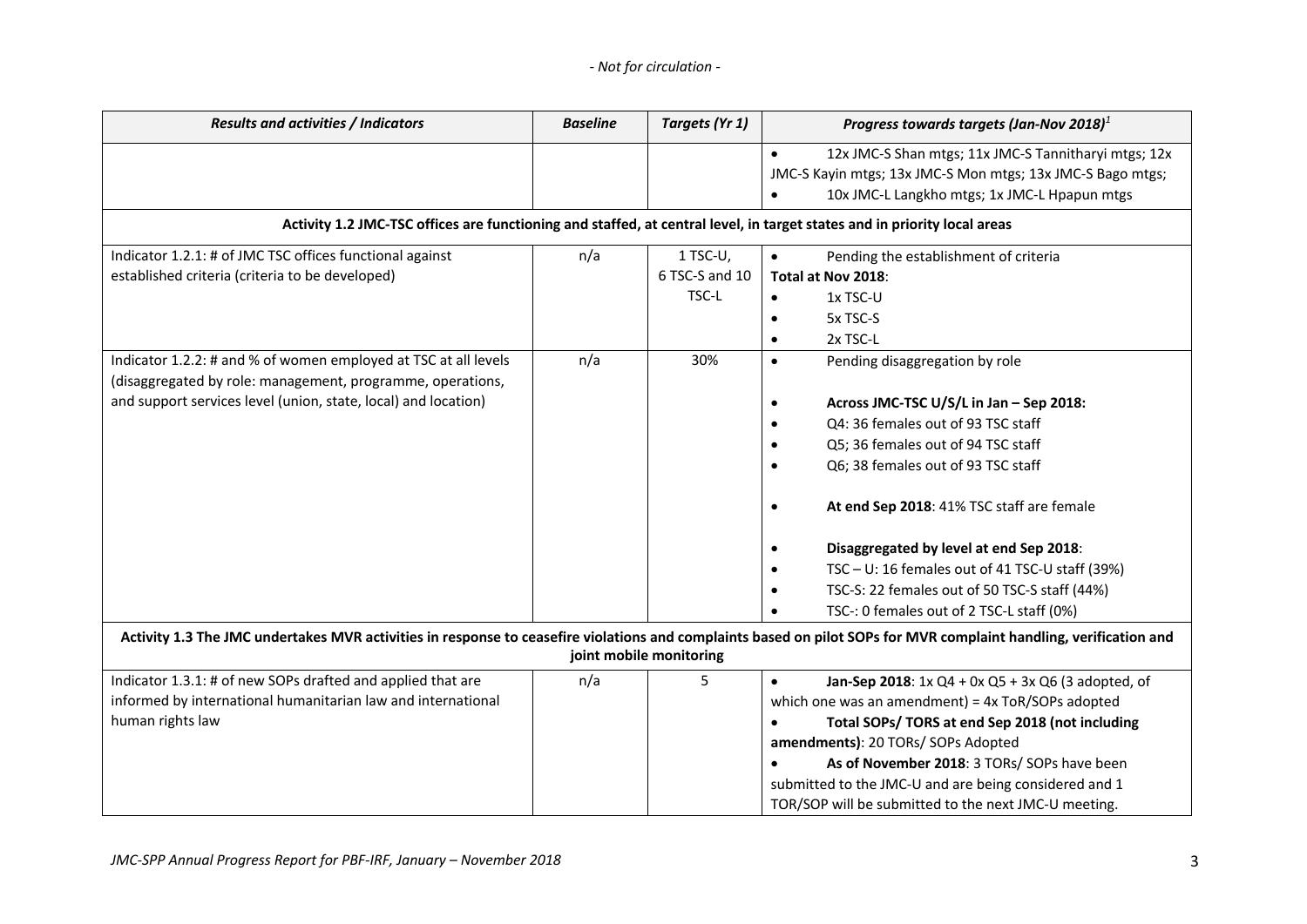|  | - Not for circulation - |  |  |  |  |
|--|-------------------------|--|--|--|--|
|--|-------------------------|--|--|--|--|

| <b>Results and activities / Indicators</b>                                                                                                                         | <b>Baseline</b> | Targets (Yr 1) | Progress towards targets (Jan-Nov 2018) $1$                                                                                                                                                                                                                                                                                                                                                                                                                                                                                                                                                                                                                                                                                                                                                                                                                                                                                                                                                                                                                                                                                                                                                                                                                                                   |
|--------------------------------------------------------------------------------------------------------------------------------------------------------------------|-----------------|----------------|-----------------------------------------------------------------------------------------------------------------------------------------------------------------------------------------------------------------------------------------------------------------------------------------------------------------------------------------------------------------------------------------------------------------------------------------------------------------------------------------------------------------------------------------------------------------------------------------------------------------------------------------------------------------------------------------------------------------------------------------------------------------------------------------------------------------------------------------------------------------------------------------------------------------------------------------------------------------------------------------------------------------------------------------------------------------------------------------------------------------------------------------------------------------------------------------------------------------------------------------------------------------------------------------------|
| Indicator 1.3.2: % and # of ceasefire issues/violations/complaints<br>received by the JMC that are in the mandate of the JMC<br>(disaggregated by source and type) | tbc             | tbc            | Pending source and type disaggregation<br>$\bullet$<br>This data is confidential between the parties<br>$\bullet$                                                                                                                                                                                                                                                                                                                                                                                                                                                                                                                                                                                                                                                                                                                                                                                                                                                                                                                                                                                                                                                                                                                                                                             |
| Indicator 1.3.3: # and % of ceasefire issues/violations/complaints<br>verified by the JMC (disaggregated by source and type)                                       | tbc             | tbc            | Pending source and type disaggregation<br>$\bullet$<br>See Indicator #1 above                                                                                                                                                                                                                                                                                                                                                                                                                                                                                                                                                                                                                                                                                                                                                                                                                                                                                                                                                                                                                                                                                                                                                                                                                 |
| Indicator 1.3.4: % and # of ceasefire issues/violations/complaints<br>resolved by the JMC (disaggregated by source and type)                                       | tbc             | tbc            | Pending source and type disaggregation<br>$\bullet$<br>See Indicator #1 above<br>$\bullet$                                                                                                                                                                                                                                                                                                                                                                                                                                                                                                                                                                                                                                                                                                                                                                                                                                                                                                                                                                                                                                                                                                                                                                                                    |
|                                                                                                                                                                    |                 |                | Activity 1.4 JMC members and staff have knowledge and skills to implement core functions                                                                                                                                                                                                                                                                                                                                                                                                                                                                                                                                                                                                                                                                                                                                                                                                                                                                                                                                                                                                                                                                                                                                                                                                      |
| Indicator 1.4.1: Training curricula on MVR and related<br>undertaking (interview case management case referrals etc.)<br>developed and adopted by the JMC          | n/a             | tbc            | Over 9 months Jan-Sep 2018:<br>Q4: 1) Photography training for JMC-TSC Staffs; 2)<br>media training for JMC-U/S/L trainings; 3) JMC orientation<br>workshop; 4) Insider Mediation Training; 5) JMC EAO workshops;<br>6) JMC workshops; 7) Nepal trip; 8) Switzerland trip.<br>Q5: 1-2) 2 <sup>nd</sup> & 3 <sup>rd</sup> Insider Mediation Training; 3-6) 4 JMC<br>orientations; 7) JMC orientations for JMC members; 8) JMC<br>orientations for both side commanders and administrators; 9)<br>JMC orientation for NMSP; 10) MVR internal capacity building<br>training<br>Q6: 1) The JMC-U committee conducted its first<br>Leadership Study Tour, sending a delegation to Norway to study<br>peace processes, 2) 4 <sup>th</sup> Disengagement Workshop, 3) two TSC<br>attended Clingendael Academy Insider Mediation Train the<br>Trainer in the Netherlands, 4) Technical Roundtable Talks held on<br>confidence building during the Ceasefire Process, 5) Course<br>Directive for JMC Training, 6) ToT on the Course for JMC Training,<br>7) JMC-S Kayin held a JMC training for military members from<br>both sides, 8) Verification workshop, 9) training on Procurement<br>and Asset Control, 10) IT Training in Bago<br>Events involved JMC members & TSC staffs at all levels<br>٠ |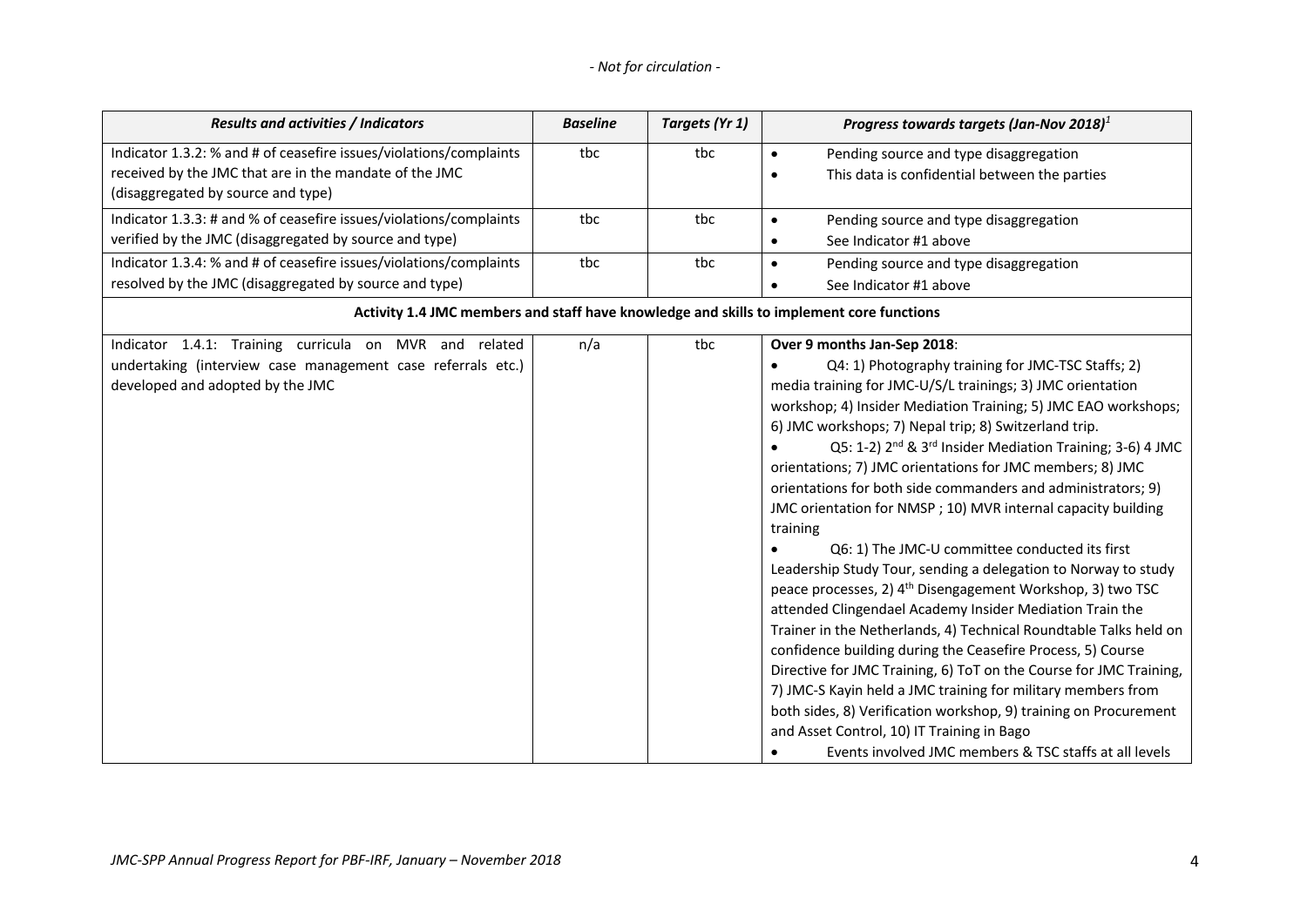| <b>Results and activities / Indicators</b>                                                                                                                                                | <b>Baseline</b> | Targets (Yr 1) | Progress towards targets (Jan-Nov 2018) $1$                                                                                                                                                                                                                                                                                                                                                                                                                                                                                                                                                                                                                                                                                            |  |
|-------------------------------------------------------------------------------------------------------------------------------------------------------------------------------------------|-----------------|----------------|----------------------------------------------------------------------------------------------------------------------------------------------------------------------------------------------------------------------------------------------------------------------------------------------------------------------------------------------------------------------------------------------------------------------------------------------------------------------------------------------------------------------------------------------------------------------------------------------------------------------------------------------------------------------------------------------------------------------------------------|--|
| Indicator 1.4.2: # of JMC members and TSC and LCM staff<br>completing function specific training courses on agreed curricula<br>(disaggregated by topic/course, level and gender)         | n/a             | 120            | Over 9 months Jan-Sep 2018: $Q4928 + Q5264 + Q6196 = 1,388$<br><b>Q6 Trainings:</b><br>JMC-U delegation Leadership Study Tour to Norway to<br>study peace processes - 18 (17 males, 1 female)<br>ToT Course Directive - 36 (25 males, 11 females)<br>Expert Talk (Civilian meeting in Taungoo) - 36 (24 males<br>and 12 females)<br>4 <sup>th</sup> Disengagement Workshop - 23 (20 males, 3 females)<br>Verification Workshop - 36 (32 males, 4 females)<br>JMC-S Kayin held a JMC training for military members<br>from both sides $-31$ (31 males, 0 females)<br>Training on Procurement and Asset Control - 10 (4<br>males, 6 females)<br>IT Training in Bago - 6 (2 male, 4 female)<br>Total female participation rate in Q6: 21% |  |
| Indicator 1.4.3: % of training participants who report increased<br>levels of understanding of training topics following training<br>(disaggregated by topic/course and gender)           | n/a             | tbc            | Pending JMC Member and Staff Survey baseline<br>$\bullet$                                                                                                                                                                                                                                                                                                                                                                                                                                                                                                                                                                                                                                                                              |  |
| Indicator 1.4.4: # and % of JMC members and TSC and LCM staff<br>who are satisfied with the training and capacity development<br>initiatives (by type, by gender, by topic/workshop type) | n/a             | tbc            | Pending JMC Member and Staff Survey baseline<br>$\bullet$                                                                                                                                                                                                                                                                                                                                                                                                                                                                                                                                                                                                                                                                              |  |
| Activity 1.5 Communities in ceasefire areas understand the JMC core functions                                                                                                             |                 |                |                                                                                                                                                                                                                                                                                                                                                                                                                                                                                                                                                                                                                                                                                                                                        |  |
| Indicator 1.5.1: # of regular joint public consultation by JMC (by<br>location and type)                                                                                                  | tbc             | 40             | Location and type of consultation shown in progress<br>$\bullet$<br>report tables<br>Over 9 months Jan-Sep 2018:<br>$18x$ Q4 + $17x$ Q5 + 7x Q6 = 42 Public consultations<br>Over 18 months Apr 2017 - Sep 2018:<br>86 Public consultations                                                                                                                                                                                                                                                                                                                                                                                                                                                                                            |  |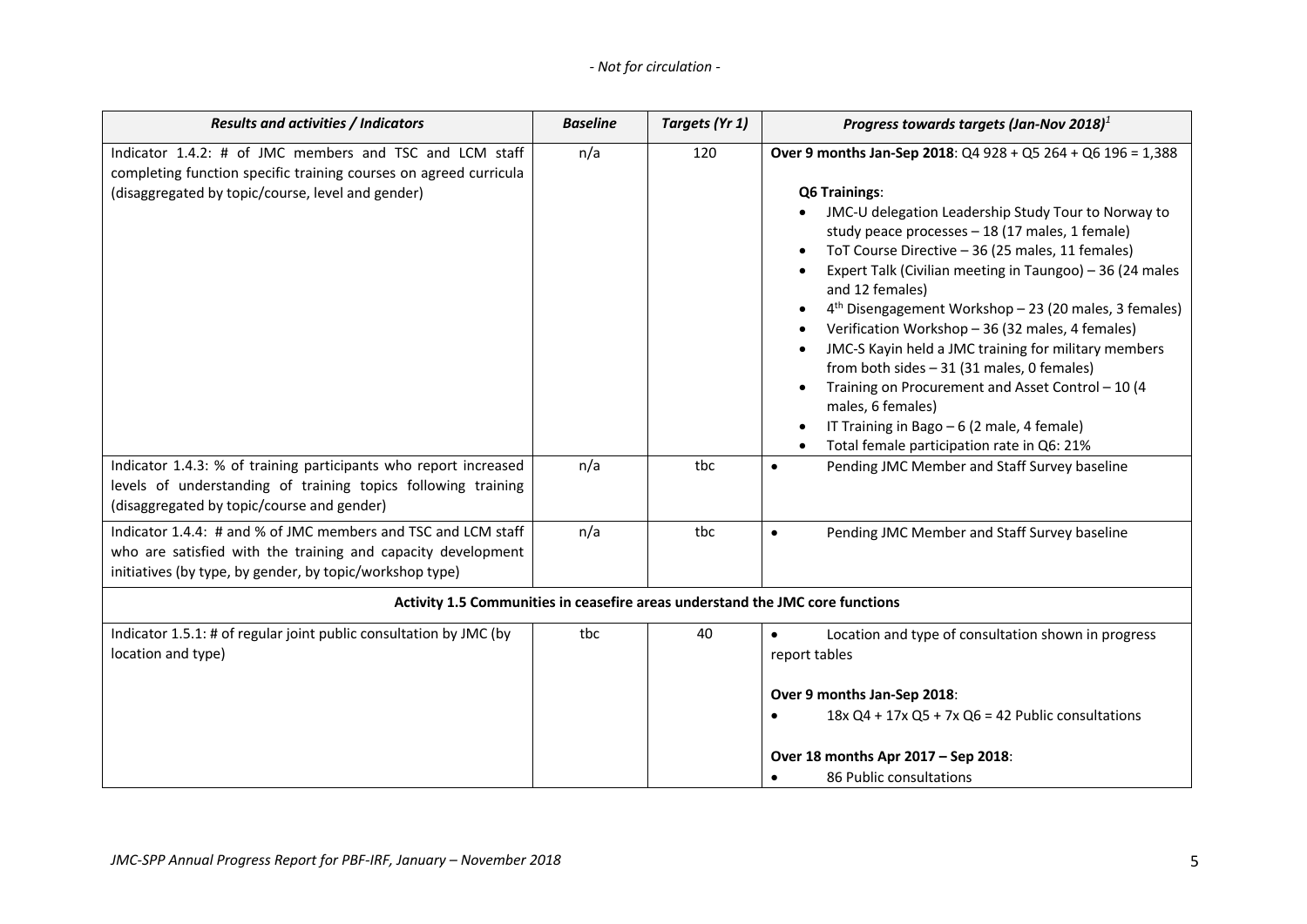| <b>Results and activities / Indicators</b>                                                                                                                                 | <b>Baseline</b> | Targets (Yr 1)                                                       | Progress towards targets (Jan-Nov 2018) $1$                                                                                                                                                                                                                                                                                                                  |  |  |  |
|----------------------------------------------------------------------------------------------------------------------------------------------------------------------------|-----------------|----------------------------------------------------------------------|--------------------------------------------------------------------------------------------------------------------------------------------------------------------------------------------------------------------------------------------------------------------------------------------------------------------------------------------------------------|--|--|--|
| Indicator 1.5.2: # of civilians attending briefing meetings with<br>JMC (disaggregated by sex, by location)                                                                | tbc             | 1 per month x<br>$200 \times 7$ (S/L)<br>locations per<br>SOP (4000) | Over 9 months Jan-Sep 2018: 9,909 females attended briefing<br>meetings out of 27,377 participants (36%)<br>Disaggregated by quarter in 2018:<br>Q4: 4,868 females attended briefing meetings out of<br>12,102 participants (40%)<br>Q5 3,594 females attended briefing meetings out of<br>8,668 participants (41%)                                          |  |  |  |
|                                                                                                                                                                            |                 |                                                                      | Q6 1,447 females attended briefing meetings out of<br>3,353 participants (43%)<br>Over 18 months Apr 2017 - Sep 2018:<br>13,584 females attended briefing meetings out of<br>33,822 participants (40% women)                                                                                                                                                 |  |  |  |
|                                                                                                                                                                            |                 |                                                                      | Result #2: JMC's capacities are strengthened and informed by international humanitarian law and international human rights law                                                                                                                                                                                                                               |  |  |  |
| Indicator 2.1: # and descriptions of instances in which training<br>concepts were applied as reported by JMC members                                                       | n/a             | tbc                                                                  | Pending JMC Member and Staff Survey baseline<br>$\bullet$                                                                                                                                                                                                                                                                                                    |  |  |  |
| Indicator 2.2: Reflections of JMC members on the quality of<br>technical assistance provided by the Platform (quality includes:<br>usefulness, relevance, timeliness etc.) | n/a             | tbc                                                                  | Pending JMC Member and Staff Survey baseline<br>$\bullet$<br>TNA1 and TNA2 assessments interview members on<br>past training, which informs their recommendations on training<br>needs (but don't assess the training providers)<br>TSC conducts its own training evaluations after each<br>event, but these are not yet being collated across all trainings |  |  |  |
|                                                                                                                                                                            |                 |                                                                      | Activity 2.1 The JMC is supported to draw a validated technical assistance provision plan                                                                                                                                                                                                                                                                    |  |  |  |
| Indicator 2.1.1: Multi annual technical assistance plan developed                                                                                                          | n/a             | Aug-17                                                               | TNA1 report finalized and presented to JMC-U Sep-17;<br>$\bullet$<br>Report included a table of Recommendations on Technical<br>Assistance (TA) and Capacity Development Plan (TA Matrix)<br>Through Jan-Nov 2018 the JMC continues to be guided<br>in part by TNA1 report<br>TA plans have been approved in JMC-U bi-monthly                                |  |  |  |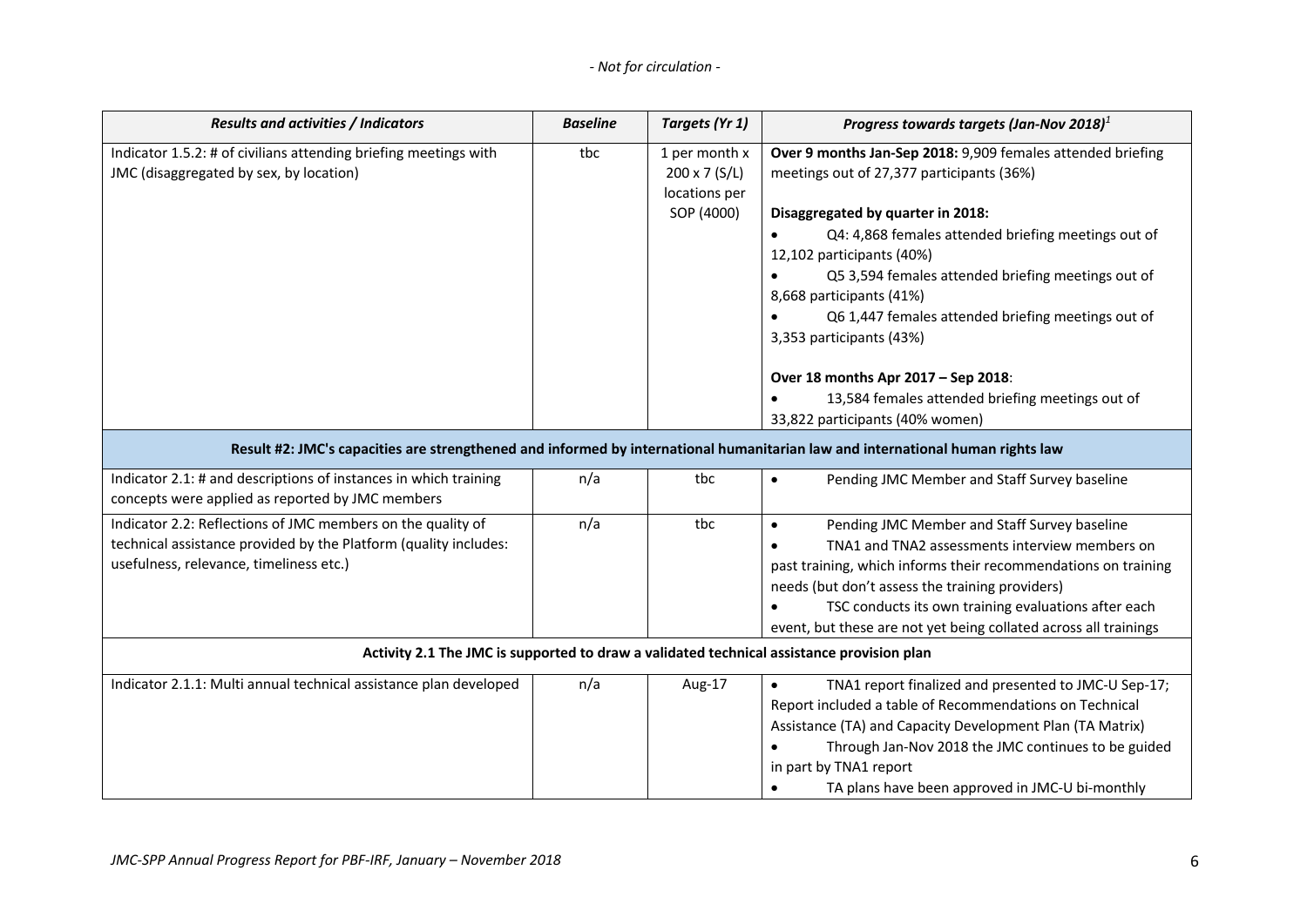| Results and activities / Indicators                                                                                                                                                 | <b>Baseline</b> | Targets (Yr 1) | Progress towards targets (Jan-Nov 2018) $1$                                                                                                                                                                                                                                                                                                                                                                                                                                                                                                                                                                                                                                   |
|-------------------------------------------------------------------------------------------------------------------------------------------------------------------------------------|-----------------|----------------|-------------------------------------------------------------------------------------------------------------------------------------------------------------------------------------------------------------------------------------------------------------------------------------------------------------------------------------------------------------------------------------------------------------------------------------------------------------------------------------------------------------------------------------------------------------------------------------------------------------------------------------------------------------------------------|
|                                                                                                                                                                                     |                 |                | meetings, including the development of the JMC-U Course<br>Directive by a JMC-U member.<br>TNA2 mission funding was confirmed by the project                                                                                                                                                                                                                                                                                                                                                                                                                                                                                                                                  |
|                                                                                                                                                                                     |                 |                | board on 3 April 2018, new ToRs drafted, and the first of two<br>missions deployed in June and the second in September 2018.<br>The report is expected in November, 2018.                                                                                                                                                                                                                                                                                                                                                                                                                                                                                                     |
| Indicator 2.1.2: # and % and descriptions of recommendations<br>from the TNA that are planned to be applied to the programme                                                        | n/a             | 10             | Baseline % was not finalised, nor how disaggregation by<br>type of support would be counted                                                                                                                                                                                                                                                                                                                                                                                                                                                                                                                                                                                   |
| (by type of support)                                                                                                                                                                |                 |                | JMC-U does not track its decisions in relation to the TNA<br>recommendations, but indirect indications are that the TNA<br>process substantially contributes to the JMC committees' work,<br>negotiations and joint decision-making                                                                                                                                                                                                                                                                                                                                                                                                                                           |
|                                                                                                                                                                                     |                 | cutting areas  | Activity 2.2 The JMC benefits from access to technical assistance, capacity-development and exposure to international comparative experience including on key cross-                                                                                                                                                                                                                                                                                                                                                                                                                                                                                                          |
| Indicator 2.2.1: # of JMC TSC staff, JMC members and LCMs<br>receive capacity development and support on cross-cutting<br>issues (disaggregated by course, gender, function)        | n/a             | tbc            | Pending baseline, target setting and disaggregation by<br>$\bullet$<br>course, gender, function<br>JMC-U bi-monthly and JMC-S monthly meetings agree<br>$\bullet$<br>frequency and participation of military code of conduct training,<br>including on protection of civilians and other cross-cutting topics<br>See Annual Progress Report for "Participants across JMC<br>capacity building activities during Year 1" and Q5 and Q6<br>quarterly progress reports.<br>Insider Mediation Training (IM2), Clingendael Academy<br>with UN/DP support, Yangon, April<br>UN Ceasefire Mediation Course, with Norway support, 4<br>JMC participants (3 men, 1 women), Oslo, April |
| Indicator 2.2.2: # of JMC members and TSC staff participating in<br>international training courses and in-country and foreign<br>exchange visits (disaggregated by gender and type) | n/a             | tbc            | See Annual Progress Report "Participants by group<br>$\bullet$<br>across JMC capacity building activities during Year 1"<br>See above (IM2, Oslo course)<br>$\bullet$<br>Two TSC staff attended Clingendael Academy Insider<br>Mediation Train the Trainer in the Netherlands<br>JMC-U committee delegation conducted its first                                                                                                                                                                                                                                                                                                                                               |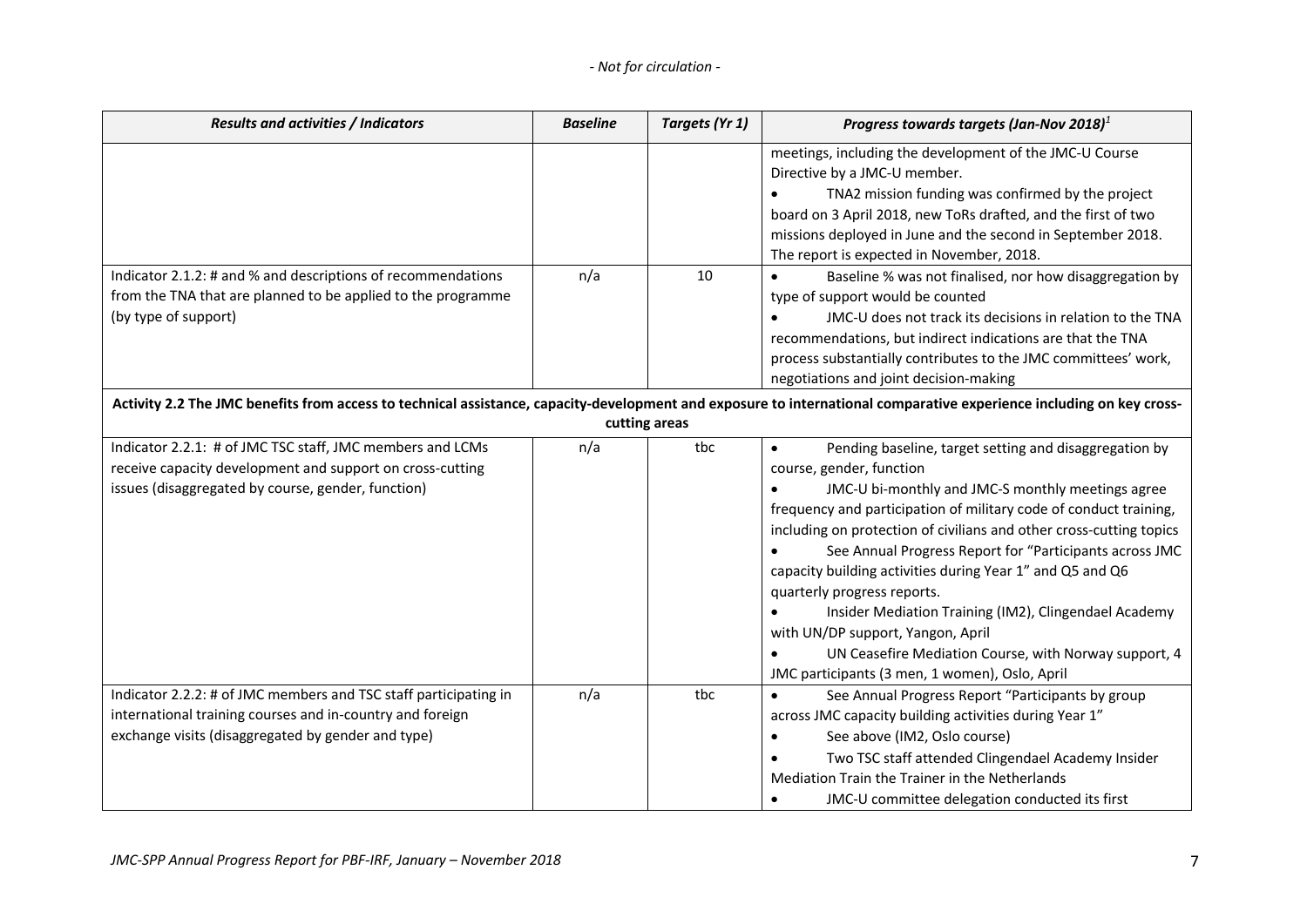| <b>Results and activities / Indicators</b>                                                                                                                  | <b>Baseline</b> | Targets (Yr 1) | Progress towards targets (Jan-Nov 2018) $1$                                                                                                                                                                                                                                                                                                                                                                                                                                                                                                                                   |  |  |
|-------------------------------------------------------------------------------------------------------------------------------------------------------------|-----------------|----------------|-------------------------------------------------------------------------------------------------------------------------------------------------------------------------------------------------------------------------------------------------------------------------------------------------------------------------------------------------------------------------------------------------------------------------------------------------------------------------------------------------------------------------------------------------------------------------------|--|--|
|                                                                                                                                                             |                 |                | Leadership Study Tour to Norway to study peace processes;<br>coordination and substance support was provided by the UN,<br>and attendance by DPA/MSU expert and PMU/ CTA<br>The fourth disengagement training (DW4) was held in<br>September, with the same two expert Generals (Retd.), one on<br>UNDP contract and the second with HDC; PMU provided<br>conceptual input to the design of a new format, scenario-based<br>exercises with DW1-3 participants, to practice disengagement<br>techniques.                                                                       |  |  |
| Result #3: JMC Support Platform Project facilitates support to the JMC through project management, quality assurance and institutional capacity-development |                 |                |                                                                                                                                                                                                                                                                                                                                                                                                                                                                                                                                                                               |  |  |
| Indicator 3.1: Project meets its bi-annual and annual financial<br>delivery targets                                                                         | n/a             | n/a            | Financial delivery targets were redeveloped in the<br>$\bullet$<br>context of the JMC request for the 6-month no-cost extension<br>(NCE), with the AWP endorsed in the 4 <sup>th</sup> project board meeting 3<br>April; two further changed financial delivery targets were in their<br>requests for a 2 month NCE Oct-Nov 2018, endorsed in the 5th<br>project board meeting 28 September, and a request for a 13 day<br>NCE to 13 December 2018, being prepared at the time of writing<br>Delivery remains lower than planned, budgeting and<br>planning challenges remain |  |  |
| Indicator 3.2: # and descriptions of Project Board<br>recommendations that are applied to the Project                                                       | n/a             | 5              | Jan - Nov 2018: 3 April board meeting had 4<br>endorsements, and the 25 June meeting had 1 action and 2<br>endorsements and the 28 September meeting had 2 action point<br>and 1 endorsement. Board members have not yet endorsed draft<br>minutes of the 28 September meeting. A board meeting is<br>scheduled in December 2018.<br>Since April 2017: 5 project board meetings, with 6<br>action points and 13 endorsements were applied by the project                                                                                                                      |  |  |
| Activity 3.1 Core delivery and governance structures for the JMC support platform set up and maintained                                                     |                 |                |                                                                                                                                                                                                                                                                                                                                                                                                                                                                                                                                                                               |  |  |
| Indicator 3.1.1: Project is audited in line with UNDP corporate<br>standards                                                                                | n/a             | $\mathbf{1}$   | The UNDP contracted independent audit of result 1<br>JMC-TSC for 9 months, April-December 2017 final report was<br>received 13 July, and also in Q6 an action plan on the audit                                                                                                                                                                                                                                                                                                                                                                                               |  |  |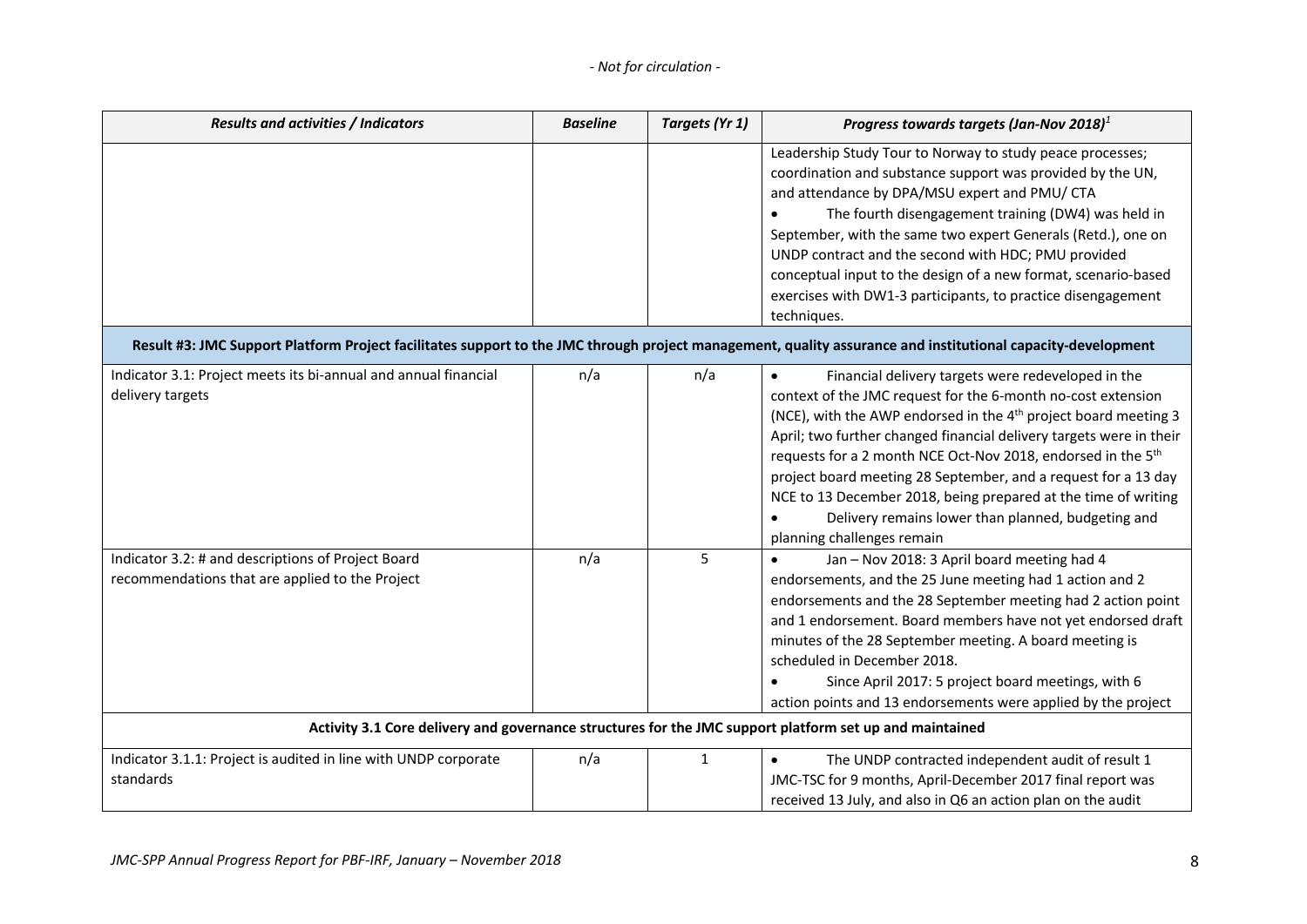| <b>Results and activities / Indicators</b>                                                                                 | <b>Baseline</b> | Targets (Yr 1)                                                         | Progress towards targets (Jan-Nov 2018) $1$                                                                                                                                                                                                                                                                                                                                                                                                                                                                                                                                                                                                                                                                                                                                                                                                                                 |
|----------------------------------------------------------------------------------------------------------------------------|-----------------|------------------------------------------------------------------------|-----------------------------------------------------------------------------------------------------------------------------------------------------------------------------------------------------------------------------------------------------------------------------------------------------------------------------------------------------------------------------------------------------------------------------------------------------------------------------------------------------------------------------------------------------------------------------------------------------------------------------------------------------------------------------------------------------------------------------------------------------------------------------------------------------------------------------------------------------------------------------|
|                                                                                                                            |                 |                                                                        | recommendations was concluded between UNDP and JMC-TSC.<br>The JMC-TSC arranged its own audit to cover 12 months<br>April 2017 - March 2018, the audit took place in July 2018 and<br>the final report was received in 5 September 2018.<br>The JMC-SPP project will be audited per UNDP CO<br>schedule, and an audit is currently scheduled to begin in Q1<br>2019.                                                                                                                                                                                                                                                                                                                                                                                                                                                                                                        |
|                                                                                                                            |                 | Activity 3.2 The administrative capacities of the TSC are strengthened |                                                                                                                                                                                                                                                                                                                                                                                                                                                                                                                                                                                                                                                                                                                                                                                                                                                                             |
| Indicator 3.2.1: # of short-term consultants providing on-site<br>support to TSC on institutional topics (by type)         | n/a             | 5                                                                      | 2 part-time in-kind UNDP SURGE staff: The first SURGE<br>$\bullet$<br>staff deployed Dec 17 - Jan 18 focusing on TSC procurement and<br>assets management policies; The second SURGE staff deployed<br>Jan - Apr 18, focused on finance and anti-fraud policies, and<br>advised on the design of the Project Management Review (PMR),<br>and Functional Needs Assessment (FNA)<br>1 international consultant conducted PMR in May, final<br>report in June<br>1 international and 1 national consultant formed FNA<br>team in late June, report in July<br>Four short-term and part-time UNDP experts supporting<br>TSC from PMU: Mar-Apr; Apr-May; Apr-Jun; Jun-Jul<br>Two UNDP consultants supporting TSC from PMU in<br>Oct-Dec 2018: one supporting project management and<br>institutional development, the other on MEL.<br>Other in-kind UNDP Country Office support |
| Indicator 3.2.2: # of training events on institutional topics (by<br>type, # of participants and sex)                      | n/a             | 5                                                                      | The second SURGE staff conducted training on anti-<br>$\bullet$<br>fraud on 26 March 2018                                                                                                                                                                                                                                                                                                                                                                                                                                                                                                                                                                                                                                                                                                                                                                                   |
| Activity 3.3 Phase 2 JMC managed multi-channel funding systems and capacities are in place and tested                      |                 |                                                                        |                                                                                                                                                                                                                                                                                                                                                                                                                                                                                                                                                                                                                                                                                                                                                                                                                                                                             |
| Indicator 3.3.1: # and % and descriptions of key lessons learned<br>through meetings with JMC, workshops and consultations | n/a             | 6                                                                      | When JMC articulated their emerging plans in Sep 2017<br>that Phase 2 would be a JMC-managed funding mechanism, this<br>activity focused on preparing for the transition; In Oct-Nov 2017<br>the JMC invited UN/DP to provide lessons and options on the                                                                                                                                                                                                                                                                                                                                                                                                                                                                                                                                                                                                                    |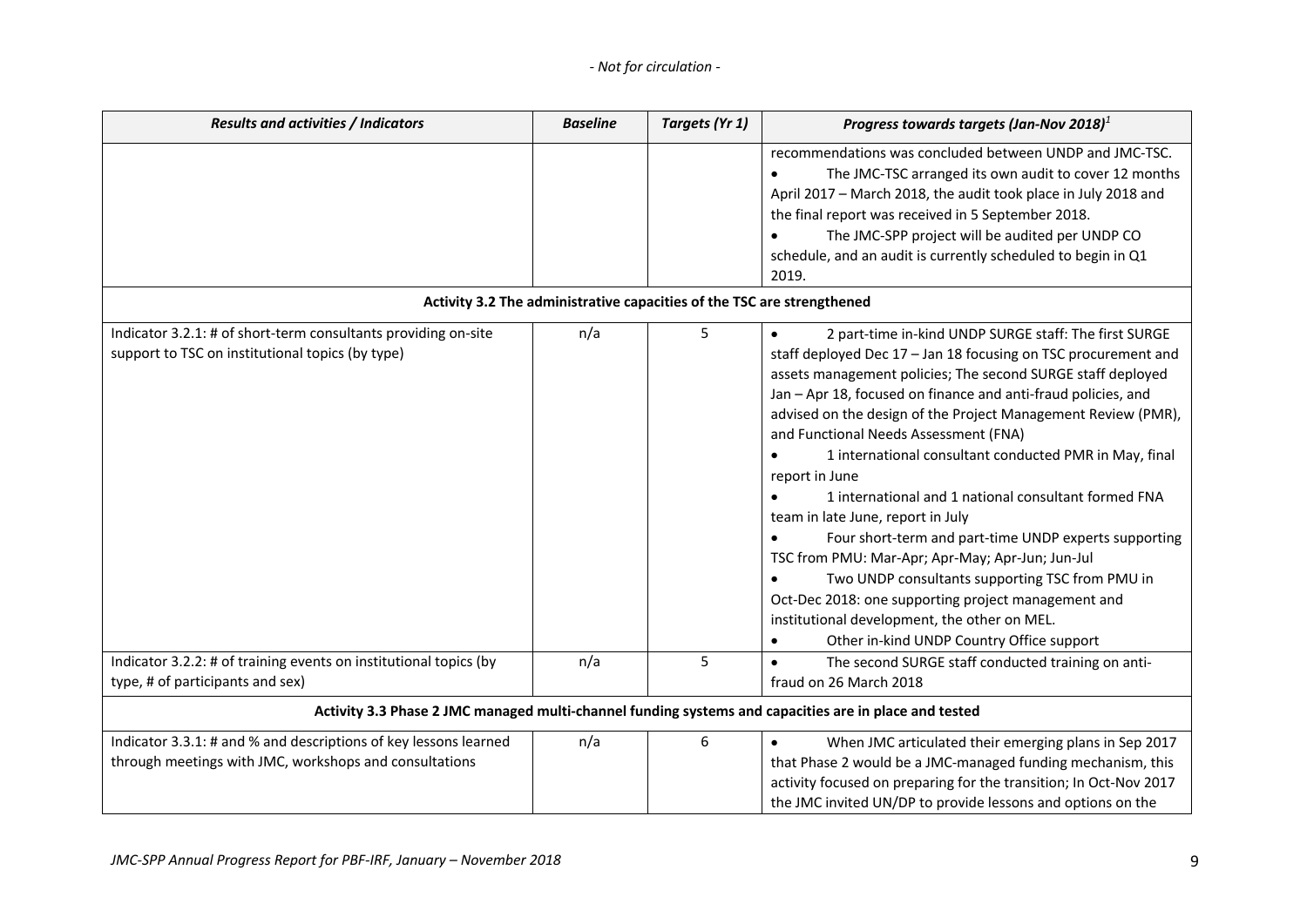| <b>Results and activities / Indicators</b> | <b>Baseline</b> | Targets (Yr 1) | Progress towards targets (Jan-Nov 2018) <sup>1</sup>            |  |  |
|--------------------------------------------|-----------------|----------------|-----------------------------------------------------------------|--|--|
|                                            |                 |                | transition and potential roles of the UN                        |  |  |
|                                            |                 |                | Jan to Mar 2018 meetings and consultations with JMC             |  |  |
|                                            |                 |                | and donors on options to extend PIP project, and transition to  |  |  |
|                                            |                 |                | Phase 2; Drafted Overview of Capacity Development Approach,     |  |  |
|                                            |                 |                | 23 March 2018, submitted to the 3rd Project Board meeting       |  |  |
|                                            |                 |                | Design of two independent assessments to support                |  |  |
|                                            |                 |                | evidence-based decision-making for JMC's Phase 2 transition: i) |  |  |
|                                            |                 |                | PMR, and ii) FNA                                                |  |  |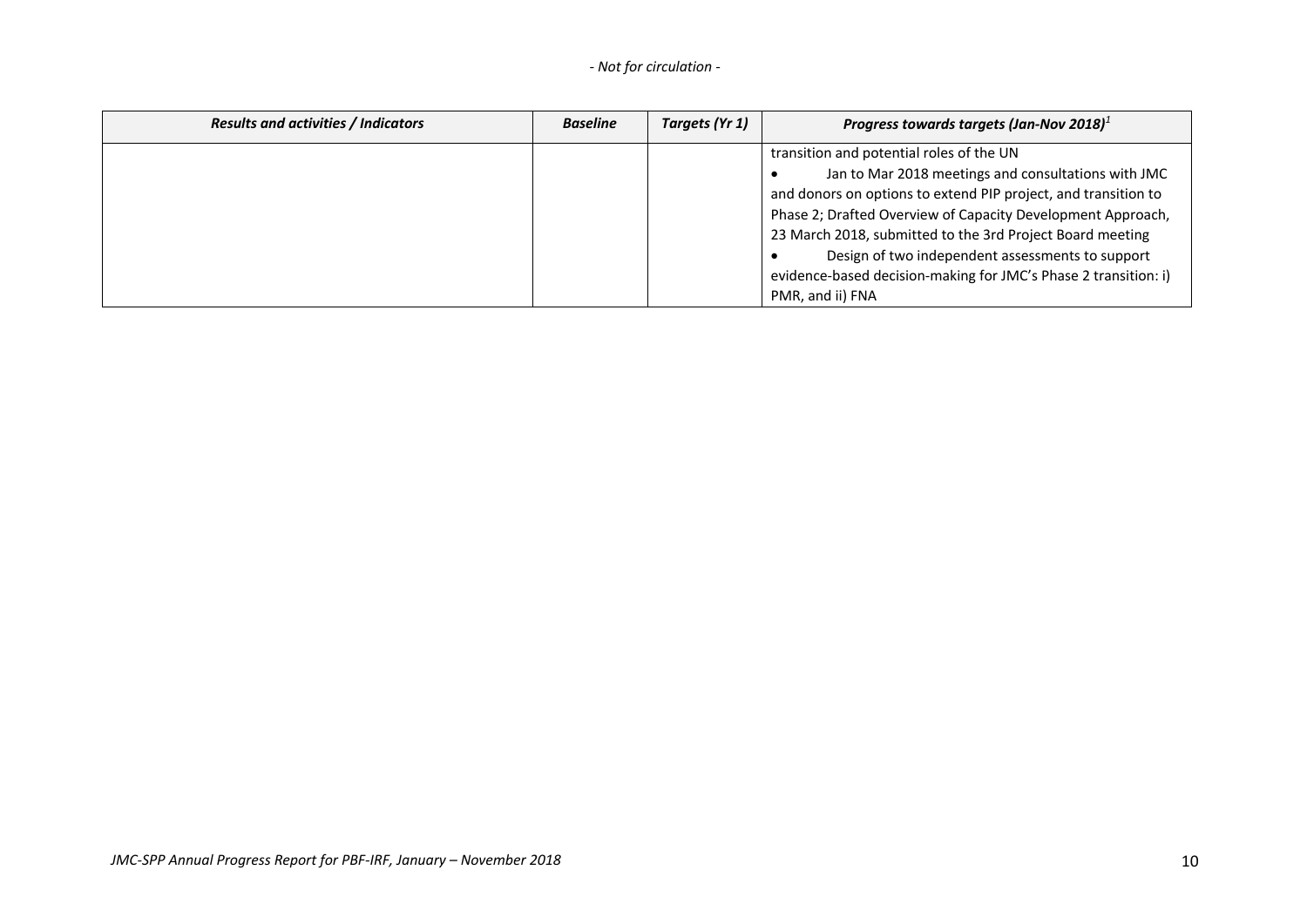|  | - Not for circulation - |  |  |
|--|-------------------------|--|--|
|--|-------------------------|--|--|

| Annex A to JMC-SPP PBF Annual Report 2018:<br>Table 1: PBF Project Expenses By Activity, as of 20Nov2018 |                                                                                                                                                                                               |                          |  |  |  |  |
|----------------------------------------------------------------------------------------------------------|-----------------------------------------------------------------------------------------------------------------------------------------------------------------------------------------------|--------------------------|--|--|--|--|
|                                                                                                          | For the year of 2017                                                                                                                                                                          |                          |  |  |  |  |
| <b>Activity</b>                                                                                          | <b>Activity Description</b>                                                                                                                                                                   | <b>Sum of USD Amount</b> |  |  |  |  |
|                                                                                                          | Objective: JMC engages effectively in ceasefire monitoring in accordance with NCA and informed by international humanitarian law and international human rights law                           |                          |  |  |  |  |
|                                                                                                          | Output / Result #1: JMC has capacity to carry out its core functions                                                                                                                          |                          |  |  |  |  |
| ACTIVITY1.1                                                                                              | The JMC tripartite mechanism established at central level in target states/regions and in priority township locations                                                                         | 171,191.44               |  |  |  |  |
| ACTIVITY1.2                                                                                              | JMC-TSC offices are functioning and staffed, at central level, in target states/ regions and in priority local areas                                                                          | 205,731.04               |  |  |  |  |
| ACTIVITY1.3                                                                                              | The JMC undertakes MVR activities in response to ceasefire violations and complaints based on pilot SOPs for MVR, dispute resolution, confilct<br>de-escalation and civilian monitoring       | 179,856.50               |  |  |  |  |
| ACTIVITY1.4                                                                                              | JMC members and staff have knowledge and skills to implement core functions                                                                                                                   | 174,611.19               |  |  |  |  |
| ACTIVITY1.5                                                                                              | Communities in ceasefire areas understand the JMC core functions                                                                                                                              | 87,439.12                |  |  |  |  |
|                                                                                                          | Output / Result #2: JMC's capacities are strengthened and informed by international humanitarian law and international human rights law                                                       |                          |  |  |  |  |
| ACTIVITY2.1                                                                                              | The JMC is supported to draw a validated technical assistance provision plan                                                                                                                  | 34,172.01                |  |  |  |  |
| ACTIVITY2.2                                                                                              | The JMC benefits from access to technical assistance, capacity-development and exposure to international comparative experience including                                                     | 39,708.57                |  |  |  |  |
|                                                                                                          | on key cross-cutting areas                                                                                                                                                                    |                          |  |  |  |  |
| ACTIVITY2.3                                                                                              | * See below                                                                                                                                                                                   | (1,680.11)               |  |  |  |  |
|                                                                                                          | Output / Result #3: JMC Support Platform Project facilitates support to the JMC through project management, quality assurance and institutional capacity-development                          |                          |  |  |  |  |
|                                                                                                          |                                                                                                                                                                                               |                          |  |  |  |  |
| ACTIVITY3.1                                                                                              | Core delivery and governance structures for the JMC support platform set up and maintained                                                                                                    | (51, 643.23)             |  |  |  |  |
| ACTIVITY3.2                                                                                              | The administrative capacities of the TSC are strengthened                                                                                                                                     | 5,098.73                 |  |  |  |  |
|                                                                                                          |                                                                                                                                                                                               |                          |  |  |  |  |
|                                                                                                          | <b>Grand Total for Year 2017</b>                                                                                                                                                              | 844,485.26               |  |  |  |  |
|                                                                                                          | For the year of 2018                                                                                                                                                                          |                          |  |  |  |  |
| <b>Activity</b>                                                                                          | <b>Activity Description</b>                                                                                                                                                                   | <b>Sum of USD Amount</b> |  |  |  |  |
|                                                                                                          | Objective: JMC engages effectively in ceasefire monitoring in accordance with NCA and informed by international humanitarian law and international human rights law                           |                          |  |  |  |  |
|                                                                                                          | Output / Result #1: JMC has capacity to carry out its core functions                                                                                                                          |                          |  |  |  |  |
| ACTIVITY1.1                                                                                              | The JMC tripartite mechanism established at central level in target states/regions and in priority township locations                                                                         | 471,778.07               |  |  |  |  |
| ACTIVITY1.2                                                                                              | JMC-TSC offices are functioning and staffed, at central level, in target states/ regions and in priority local areas                                                                          | 53,397.66                |  |  |  |  |
| ACTIVITY1.3                                                                                              | The JMC undertakes MVR activities in response to ceasefire violations and complaints based on pilot SOPs for MVR, dispute resolution, confilct                                                | 23,432.40                |  |  |  |  |
|                                                                                                          | de-escalation and civilian monitoring                                                                                                                                                         |                          |  |  |  |  |
| ACTIVITY1.4                                                                                              | JMC members and staff have knowledge and skills to implement core functions                                                                                                                   | 123,872.41               |  |  |  |  |
| ACTIVITY1.5                                                                                              | Communities in ceasefire areas understand the JMC core functions                                                                                                                              | 5,613.04                 |  |  |  |  |
|                                                                                                          | Output / Result #2: JMC's capacities are strengthened and informed by international humanitarian law and international human rights law                                                       |                          |  |  |  |  |
| ACTIVITY2.1                                                                                              | The JMC is supported to draw a validated technical assistance provision plan                                                                                                                  | 4,830.07                 |  |  |  |  |
| ACTIVITY2.2                                                                                              |                                                                                                                                                                                               |                          |  |  |  |  |
|                                                                                                          | The JMC benefits from access to technical assistance, capacity-development and exposure to international comparative experience including                                                     | 117,613.71               |  |  |  |  |
|                                                                                                          | on key cross-cutting areas                                                                                                                                                                    |                          |  |  |  |  |
| ACTIVITY2.3                                                                                              | * See below                                                                                                                                                                                   | 1,680.11                 |  |  |  |  |
|                                                                                                          | Output / Result #3: JMC Support Platform Project facilitates support to the JMC through project management, quality assurance and institutional capacity-development                          |                          |  |  |  |  |
| ACTIVITY3.1                                                                                              | Core delivery and governance structures for the JMC support platform set up and maintained                                                                                                    | 146,378.91               |  |  |  |  |
| ACTIVITY3.2                                                                                              | The administrative capacities of the TSC are strengthened                                                                                                                                     | 62,299.90                |  |  |  |  |
| ACTIVITY3.3                                                                                              | The upcoming financial strategies for JMC support platform are designed and set up                                                                                                            | 7,264.77                 |  |  |  |  |
|                                                                                                          | Grand Total of Year 2018                                                                                                                                                                      | 1,018,161.05             |  |  |  |  |
|                                                                                                          | <b>Contribution Received</b>                                                                                                                                                                  | 2,363,641.00             |  |  |  |  |
|                                                                                                          | <b>Tranche 1 utilization rate</b>                                                                                                                                                             | 78.8%                    |  |  |  |  |
| project board                                                                                            | * This sub activity was in the PIP document, but was removed in the September 2017 JPF UN2UN agreement, reflected in the first quarterly progress report and subsequently agreed in the first |                          |  |  |  |  |